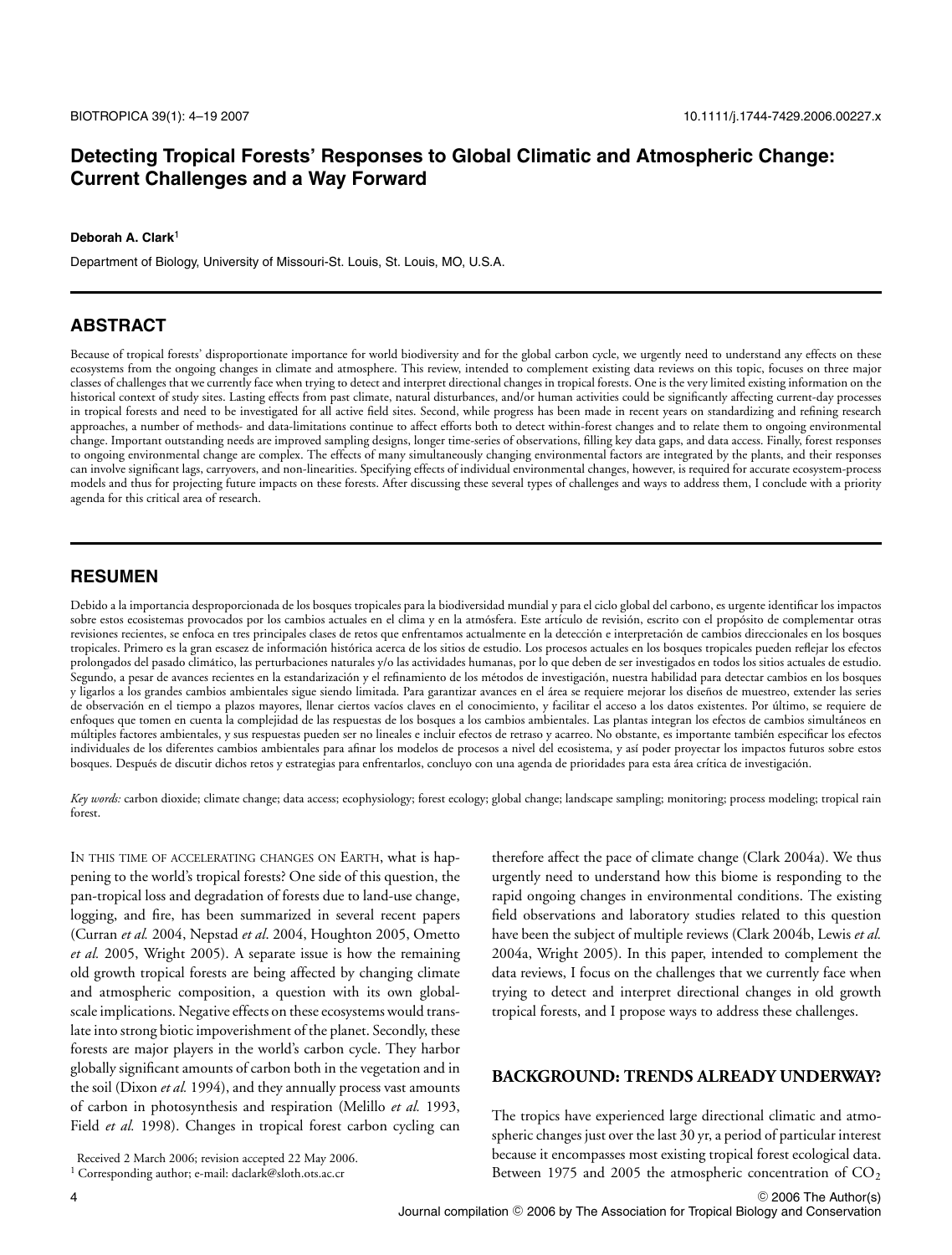(atmospheric  $[CO_2]$ ) increased 14 percent, from 330 to 377 ppm. During this entire period it far exceeded the 300 ppm maximum level for the 420,000 yr before industrialization (Petit *et al.* 1999). Since 1975 all tropical regions have experienced strong warming, with temperature increases of  $0.26 \pm 0.05$ °C per decade (Malhi & Wright 2004). Although solar radiation data for the tropics are sparse and conflicting (see Lewis *et al.* 2004a), directional changes in total radiation have occurred at the global scale: gradual "global dimming" from the 1960s to the late 1980s, "global brightening" (radiation increases of 0.2–0.3%/yr) from the late 1980s until 2000 (Wild *et al.* 2005), and another reversal during 2000–2005 due to increasing cloud cover (Pallé *et al.* 2006); these changes are also likely to have affected the photosynthetically important balance between direct and diffuse light. Stratospheric ozone has significantly declined over recent decades in the tropics, where UV-B levels are already the highest globally (Searles *et al.* 1995). Rainfall has significantly changed in some tropical regions, declining 3–4 percent per decade in northern tropical Africa and decreasing marginally in tropical Asia (Malhi & Wright 2004). Dry season intensity has increased in African and Indian rain forest areas (Malhi & Wright 2004).

Notable climatic excursions have also affected the tropics. Large jumps in temperature (Fig. 1) and (in many tropical areas) record droughts occurred in the strong El Niño events of 1982-1983, 1987–1988, and 1997–1998 (Malhi & Wright 2004). Up to 65 percent reductions in photosynthetically active radiation were caused by aerosols from exceptional fires in the 1997–1998 and 2002–2003 El Niño's in parts of Southeast Asia (Kobayashi et al. 2005). Similar regional-scale decreases in total radiation must have been caused by the very widespread fires that have occurred elsewhere in some years of recent decades (*e.g.*, large areas of Amazonia in 1997–1998; Nepstad *et al.* 2004).

Tropical forests could reasonably be expected to have responded to these directional changes and short-term extremes. Temperature, rainfall, atmospheric  $CO_2$ , and radiation (direct and diffuse) all affect photosynthesis and/or respiration and thus could alter plants' net carbon balance, carbon allocation, or productivity. Such im-



FIGURE 1. Temporal variation in the pan-tropical temperature anomaly (black line) and the multivariate ENSO index (gray line) over the period 1960– 2000. Reproduced with permission from Malhi and Wright (2004, Fig. 4) and the Royal Society of London.

pacts could lead to changes in many aspects of plant performance (mortality, recruitment, growth, reproduction, phenology). Related effects at the stand level could include shifts in floristics, in aboveground or belowground biomass, or in the big forest carbon fluxes (gross primary productivity, ecosystem respiration) that largely determine net carbon exchange with the atmosphere (Chapin III *et al.* in press). Global ecosystem-process models based on current understanding (*e.g.*, White *et al.* 2000, Cramer *et al.* 2001, Fung *et al.* 2005) have projected declining productivity for the world's tropical forests as warming proceeds, in spite of physiological benefits from increasing atmospheric CO2. Some projections (*e.g.*, Jones *et al.* 2003, Cowling *et al.* 2004) have indicated massive tropical forest die-offs starting around mid-century. Significant uncertainties exist, however, with respect to key processes. One is the level at which physiological benefits to plants from increasing atmospheric  $CO<sub>2</sub>$  reach a plateau; this point may already have been reached (Körner 2003). Other key parameters that are poorly understood for tropical forests are the photosynthetic optimum temperature (*cf*. Tribuzy 2005) and the acclimation capacity of photosynthesis and respiration. Also little studied are nutrient constraints. While the critically important phosphorus inputs to the Amazon via Saharan dust have been increasing on a millennial scale (Okin *et al.* 2004), they are climatically sensitive (Swap *et al.* 1992). Anthropogenic increases in atmospheric nitrogen inputs could produce important cation losses from tropical forest soils (Asner *et al.* 2001). Current tropical UV-B levels could be reducing tropical forest productivity (*cf*. Searles *et al.* 1995). Finally, atmospheric constituents such as tropospheric ozone (*cf*. Lelieveld *et al.* 2004) and other types of anthropogenic pollutants such as pesticides could be affecting forest biogeochemistry but are largely unquantified for tropical forests.

Do tropical forests already show evidence of sensitivity to changing environmental factors? Is their carbon balance shifting? Have there been directional changes in other forest processes or in forest structure or composition? The limited relevant data are from three quite different research approaches.

- 1. *Atmospheric studies*. Global-scale indications come from global ecosystem-process models adjusted to match atmospheric gas measurements for the period 1980–2000 ("inverse models"). A robust finding (*cf.* review in Clark 2004a) has been globally significant interyear variation in the exchange of carbon between the terrestrial tropics and the atmosphere. The large inferred variation in tropical carbon fluxes is strongly correlated with the interannual variation in tropical temperatures (higher net emissions from the tropics in hotter years; *e.g.*, Clark *et al.* 2003). This signal is consistent with reductions across the world tropics in forest net primary productivity during the recent peak-temperature events. Atmospheric inversion studies differ notably, however, in their estimates of the carbon balance of global tropical vegetation; the decadal estimates for the 90s range from a sink to a source (Clark 2004a).
- 2. *Eddy covariance studies*. At a few Neotropical sites, this towerbased technique has been used to estimate local forest carbon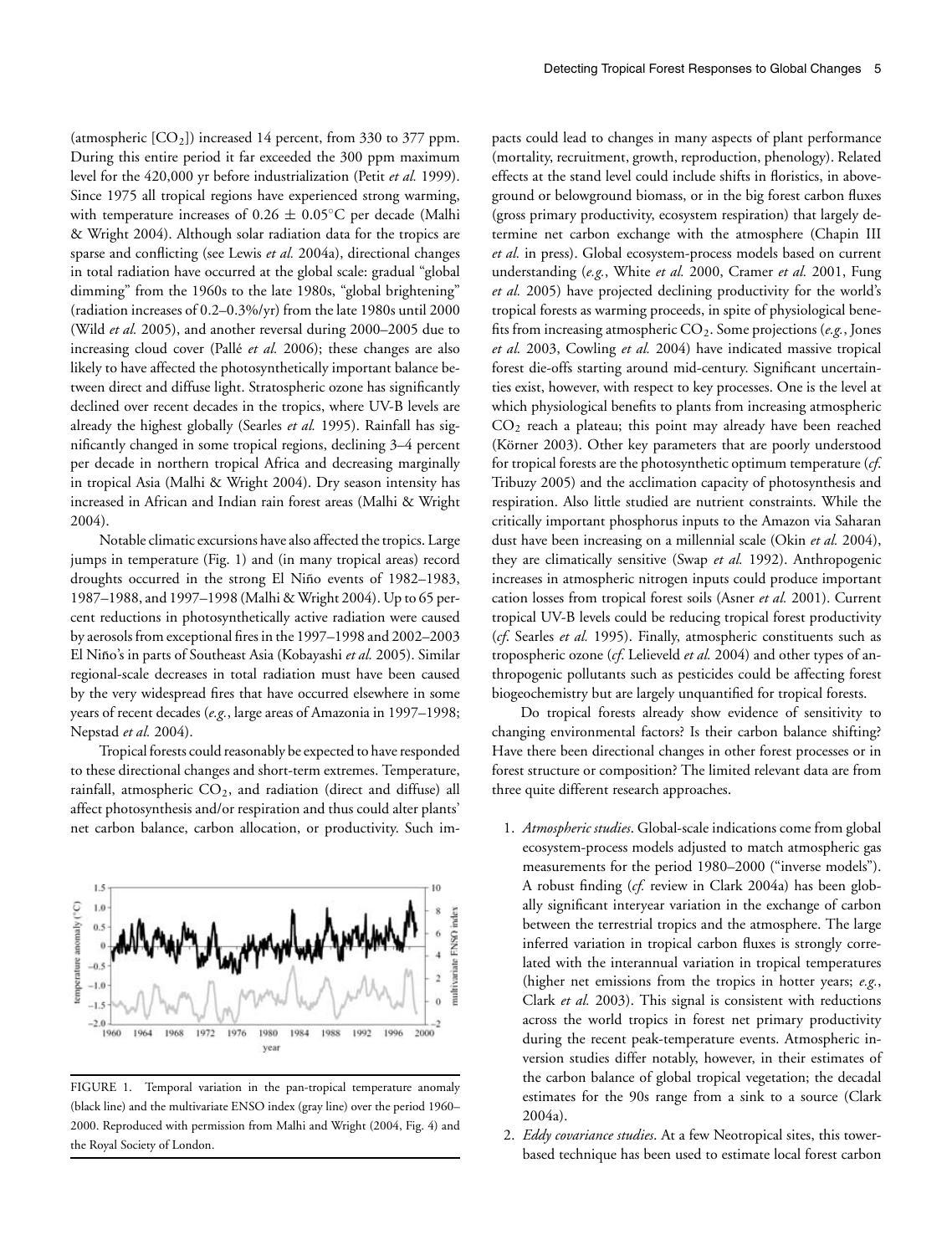exchange with the atmosphere over several weeks to 1–3 yr. Data from the first such studies were initially interpreted (*e.g.*, Grace & Malhi 2002) as evidence that Amazonian forests were acting as strong net carbon sinks, perhaps in response to CO2 fertilization. A study in a Costa Rican forest (Loescher *et al.* 2003) appeared to indicate similarly large net uptake in one of the 3 yr but approximate carbon balance in the hottest year. A very different perspective resulted, however, when researchers using eddy covariance at two towers in an eastern Amazonian site (Saleska *et al.* 2003, Miller *et al.* 2004) corrected for the still-air nighttime conditions typically found in tropical forests (Loescher *et al.* 2003, Miller *et al.* 2004, Ometto *et al.* 2005). The filtered eddy covariance data from these two nearby stands indicated they were either in carbon balance or acting as modest sources of  $CO<sub>2</sub>$  to the atmosphere. A separate finding from tropical forest eddy covariance studies (Loescher *et al.* 2003, Goulden *et al.* 2004) has been reduced net carbon uptake by the forests during half-hour periods with the highest current daytime temperatures, times when there is also maximal vapor pressure deficit.

3. *Ground-based studies*. By far most of the relevant observations have been from remeasurements of trees and lianas over varying lengths of time. One class of findings from such data has been large responses by tropical forests to interyear variation in drought and temperature. A 16-yr study in a Costa Rican lowland wet forest (Clark *et al.* 2003) revealed big changes among years in forest-level tree growth; the tree growth rates were strongly negatively related to annual temperatures (Fig. 2). In Neotropical and tropical Asian forests (studies reviewed in Clark 2004b; also Rolim *et al.* 2004, van Nieuwstadt & Sheil 2005), notable spikes in tree mortality were detected in recent strong El Niño events, periods of exceptional temperatures and drought. Long-term weekly monitoring of tree flowering patterns in a Panama forest (Wright & Calderon 2006) showed increased numbers of species flowering in recent El Niño events, periods of both elevated temperatures and greater accumulated solar radiation. Striking decadal-scale directional changes have also been inferred for tropical forests during the last 30 yr. These include: (a) increasing rates of tree turnover (Amazonia—Phillips *et al.* 2004); (b) increasing aboveground biomass (Amazonia—Baker *et al.* 2004a); (c) increasing liana abundance (Fig. 3, pantropical—Phillips *et al.* 2002a; Panama—Wright*et al.* 2004); (d) within-forest floristic changes (Central Amazon—Laurance *et al.* 2004; Panama— Hubbell 2004); and (e) long-term changes in patterns of tree and liana flowering or fruiting (Uganda—Chapman *et al.* 2005; Panama—Wright & Calderon 2006).

## **IDENTIFYING THE EFFECTS OF GLOBAL CHANGE**

If these findings are accurate indicators of ongoing global-change effects on forests around the world tropics, much bigger forest responses could be expected as climatic/atmospheric changes inten-



FIGURE 2. (a) Relative diameter growth of adult trees (detrended for sizedependence) and annual temperatures at La Selva, Costa Rica (Clark *et al.* 2003). (b) The correlation ( $r = -0.77$ ,  $N = 15$  yr,  $P < 0.001$ ) between this interannual variation in tree growth and the interyear variation in the net  $CO<sub>2</sub>$  flux from the global terrestrial tropics (note inverted y-axis), as inferred from an atmospheric inverse model (see text).

sify. The resulting impacts on global biodiversity and the world's carbon cycle could have large political and economic ramifications, both within tropical countries and for international policy. It is thus critical for the research community to closely track the responses of these ecosystems to the environmental changes that are underway.

There are three major classes of challenges for doing this, however. First, too little attention has been given to the historical context of tropical study sites. Lasting effects from past climate, natural disturbances, and/or human activities could be significantly contributing to current-day changes within tropical forests. Such possibilities need to be actively investigated for all active field sites. Second, while progress has been made in recent years on standardization and refinement of research approaches, a number of methods- and data-limitations continue to affect our efforts both to detect withinforest changes and to relate them to ongoing environmental change. Important outstanding needs are improved sampling designs, longer time-series of observations, filling key data gaps, and data access. Finally, forest responses to ongoing environmental change are necessarily complex. The effects of many simultaneously changing environmental factors are integrated by the plants, and their responses could also involve diverse kinds of temporal complications, such as lags and nonlinearities. Specifying effects of individual environmental changes, however, is a *sine qua non* for accurate ecosystem-process models and thus for projecting future impacts on these forests. In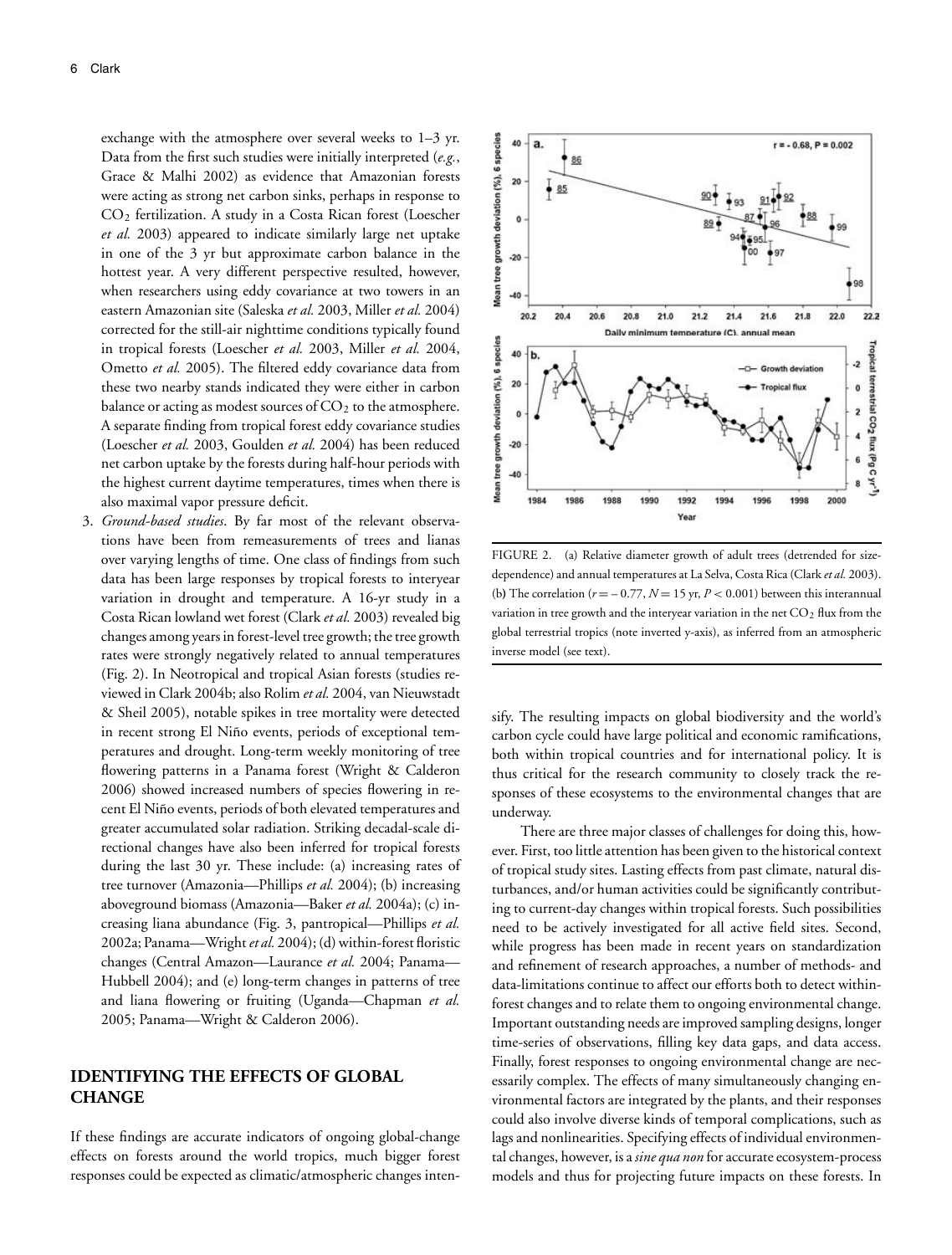

FIGURE 3. Importance of lianas ( $\geq$ 10 cm diameter) in each Neotropical site as a function of date of first inventory. (a) Liana stem density in stems per ha; (b) liana basal area in m2 ha−1. "Central America": Panama and tropical countries to the north; "Northwest South America": the Chocó bioregion, west of the Andes; "Amazonia": the Amazon river basin and contiguous forested zones of Guyana and eastern Brazil. Linear regressions are fitted to the Amazonian data. Reprinted by permission from O. Phillips and from Macmillan Publishers Ltd: NATURE (Phillips *et al.* 2002a, Fig. 1), copyright 2002.

the following sections I discuss these challenges and propose ways to address them.

CHALLENGE 1: UNSEEN LEGACIES.—

... *most landscapes and natural ecosystems bear strong legacies of past events. In fact, as we anticipate future changes in our forests, we fully expect that these will be driven as much by recovery from historical processes as by responses to novel conditions.* (pp. 363–364)

*To understand processes that have shaped current plant and animal assemblages through time and to document the slow progress of important ecological processes, we need to extend the time frame for our studies and our thinking by conducting truly long-term research and by using a creative array of historical approaches.* ... *we cannot make sound interpretations of the modern landscape solely by examining current conditions. We must always invoke a detailed knowledge of the history of the land and its people.* (pp. xi–xii)

(Foster & Aber 2004)

The above quotes reflect recognition by temperate zone forest scientists of the importance of history for today's forests. Tropical forest science has yet to fully incorporate such a perspective. While the issue of historical influences on tropical forests has recently received more attention in the literature (*e.g.*, Newbery *et al.* 1998, Whitmore & Burslem 1998, Chazdon 2003, Baker *et al.* 2005, Nelson 2005, Pitman *et al.* 2005, Wright 2005), tropical researchers still frequently neglect this dimension of their study sites.

In his 1996 survey of tropical forest research papers from the 2 yr prior, Clark (1996) found that in 53 of 57 cases the study site was characterized with a term such as "primary," "undisturbed," "virgin," "mature," or "pristine." Although progress has been made since then (notably, the recently described Center for Tropical Forest Science [CTFS] plot histories; Losos & Leigh 2004), published study-site descriptions often still include either an unsupported assertion of the forest's undisturbed status, or indications that the researcher is making such an assumption. Stands that are speciose, have tall, large-diameter trees, and lack the even size-structure of obviously successional forest are still frequently assumed to have been essentially free of disturbances and stable in structure and function over many centuries, particularly if they are remote from current-day roads.

Diverse research findings, however, indicate that change and disturbance have permeated the histories of today's old growth tropical forests. Some of this evidence has come from fields such as anthropology and archaeology. Some has been pieced together by tropical ecologists for their field sites (*e.g.*, Newbery *et al.* 1998, Baker *et al.* 2005, Pitman *et al.* 2005). The accumulating data are still fragmentary compared to the rich historical understanding of temperate and boreal forests. They nevertheless are leading to a similar vision for all tropical forests: one of large millennial- and regional-scale changes through the last 20,000 yr, combined with individualistic site histories due to local climatic events, natural disturbances and human activities.

It is now widely agreed (Piperno *et al.* 1990; Flenley 1998; Mayle *et al.* 2000, 2004; Cowling *et al.* 2004; Bush *et al.* 2004) that all three tropical regions (Neotropics, Africa, Southeast Asia) experienced dramatic climatic and vegetation shifts through the Holocene, roughly the last 10,000 yr. At the Last Glacial Maximum (LGM, *ca* 34–22,000 yr before present [ybp]; Smith *et al.* 2005) tropical land temperatures may have been as much as  $5-10^{\circ}$ C lower than today's, with tropical montane plants showing large downslope elevational shifts. In succeeding millennia, the climatic changes included periods of relatively abrupt cooling or warming, as well as long phases of much drier climates in many areas. Atmospheric CO2 increased from *ca* 200 ppm at the LGM to the pre-Industrial level of 280 ppm (Cowling *et al.* 2004), a 40 percent gain. These big environmental changes must have produced complex changes in forest extent and in forest structure, floristic composition, and productivity across the tropics. Thus, the current-day global change affecting this biome, while without question taking the planet into unprecedented conditions at accelerating rates, follows on a long history of environmental change.

Secondly, today's tropical forests have been subject to diverse types of natural disturbances throughout their history (Clark 1990, Whitmore & Burslem 1998, Chazdon 2003, Cochrane 2003). The nonanthropogenic agents of abrupt change include: naturally ignited fires, ranging from forest-removing cataclysms to relatively low-impact ground-fires; landslides; anomalous floods; earthquakes; wind-damage events ranging from typhoons to local blowdowns to individual tree deaths; lightning; extreme climatic events such as severe drought or periods of cold, exceptional rains or high temperatures; outbreaks of pathogens or plant consumers (herbivores, seed predators); and population crashes of keystone species or guilds (*e.g.*, figs, pollinators, top predators, seed dispersers).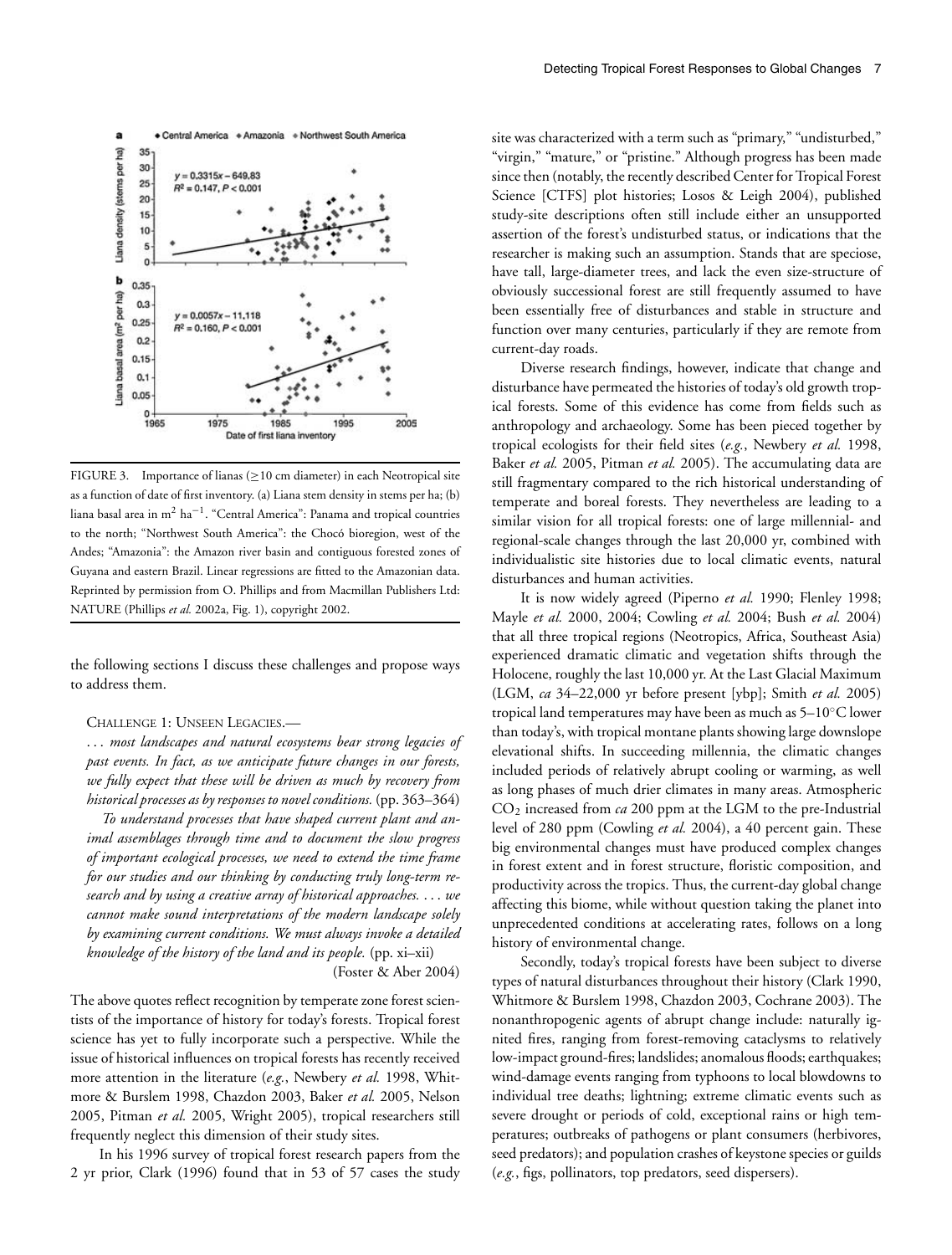Then there are the many forms of local anthropogenic disturbances to tropical forests. Humans have inhabited all tropical regions for at least the last several thousand years (see Piperno *et al.* 1990, Roosevelt 1999). In some areas their forest clearing and agriculture, associated fires of different intensities, and/or selective logging drastically affected forest structure. In areas of intact forest cover, indigenous humans may have harvested forest products, in-planted useful species (*cf.* modern examples from the Guaymí in Panama, Gordon 1982), or hunted (thus affecting densities of important seed dispersers and seed predators). The possibly lasting effects of such human activities in "remote" tropical forest areas are only starting to be recognized by tropical ecologists.

Some impressive historical legacies over large geographic areas are now documented for tropical forests. A remote-sensing analysis of the meander dynamics of major rivers in the upper Amazon (Salo *et al.* 1986) highlighted the primary successional processes continually being initiated by the large lateral movements of the big rivers (horizontal displacements reaching 250 m per yr; Salo & Rasanen 1989); 12 percent of the lowland forest in a large sector of the Peruvian Amazon was determined to be in different stages of primary succession within the current floodplains, and 27 percent of the total forest area showed evidence of river-depositional processes. Based on historical accounts, dated charcoal, and archaeological indications of widespread simultaneous cultural discontinuities, Meggers (1994) concluded that mega-Niño events produced extreme droughts and widespread fires across the Amazon Basin at roughly 300–400 yr intervals over the last 2000 yr (*ca* 400, 700, 1000, and 1500 ybp); the most recent of these occurred within the lifetime of some extant trees (*cf.* Worbes & Junk 1999, Fichtler *et al.* 2003). A combination of archaeological and tree-ring evidence from Central Africa suggests that this region's magnificent mahogany forests were initiated *ca* 800–900 ybp, when intensively cultivated landscapes were abandoned by rapidly declining iron age human populations; 60 percent of Gabon's current forests are dominated by a light-demanding successional tree species ( Justice *et al*. 2001). Analyses of pollen and charcoal in sediment cores from a remote Darien Peninsula site in Panama indicated that the well-developed rain forests there today were initiated *ca* 350 ybp, when multiple millennia of agricultural activities over that landscape ended abruptly with the Europeans' arrival (Bush & Colinvaux 1994). Based on mapping the distribution patterns of useful plant species in the middle Rio Negro area of Brazil, Guix concluded that human activities over wide areas could have had lasting effects on the floristics of many extant Amazonian forests (Guix 2005, p.17):

*Ecological and archaeological evidence suggests that pre- and post-Columbian settlers in the Caur´es and Negro rivers confluence managed at least some of the forests and influenced their floristic composition* ... *Indian mediated plant dispersal could be potentiated by an extensive network of Indian exchange in the region located in the confluences of the Negro, Caur´es, Branco, Juaperi and Unini rivers.*

*The rapid growth and the exuberance of the tropical rainforests in the Amazon basin could mask old anthropic interferences in these ecosystems* ... *Thus, ecological research in Amazonia must include the* *possibility of long-term interferences and transformations promoted by Indians and Caboclos, in different degrees and scales, in forest ecosystems.*

Further examples of regional-scale human influences are given by Willis *et al.* (2004).

Recent studies have also pointed to smaller-scale historical legacies. Based on long-term ecological observations in the Korup forest in Cameroon, Newbery *et al.* (1998) hypothesize that the monodominant stands within this forest originated opportunistically during a past period of exceptionally dry years. Both treering analysis and 14C dating were used to examine the tree age structure in another Cameroon forest (Worbes *et al.* 2003); the stand was found to be late-successional, dominated by a highlight demanding species, and with the oldest tree only 220 yr old. In the Ecuadorian Amazon, Pitman *et al.* (2005) observed greatly reduced plant species richness in a well-developed forest that they judged to be structurally indistinguishable from the speciose forests typical of the region. Their detective work based on archeological findings, remote-sensed data, and soils led them to conclude that this forest originated after a catastrophic flood breakthrough event *ca* 500 yr ago, and that colonization limitations have so far impeded many regional plant species from joining this community.

Profound effects from more recent disturbance events have also been documented by ecological studies in particular tropical forests. In the 1982–1983 mega-Niño event, which brought record temperatures and severe drought to East Kalimantan, Indonesia, Leighton and Wirawan (1986) found 71 and 37 percent, respectively, of the very large trees (> 60 cm diameter) had died in (unburned) forest plots on dry ridges and slopes. Such drastic mortality of the biggest trees would greatly alter forest structure and create a demographic and biomass void that would take many decades to refill. Equally striking is the structural and floristic change wrought in recent years in the 50 ha CTFS forest-dynamics plot at Pasoh, Malaysia, by the exploding population of native pigs; Ickes *et al.* (2005) found that extraordinary numbers of tree saplings in the plot were being destroyed annually by female pigs for their nests. These disturbances were recognized because of real-time ecological observations. Imagine, however, what might be guessed about the history of these two forests by ecologists seeing them for the first time 20–30 yr in the future.

It is also thought provoking in this regard to consider the historical information now accumulated for three of the most active sites of Neotropical forest research (Table 1). For all three, diverse legacy-generating events or changes have been documented or inferred. Such influences clearly need to be factored into analyses of these forests' ongoing processes. While some of these historical influences apply to the entire study site (*e.g.*, widespread fires, droughts, hunting), others are spatially restricted or involve only certain taxa. Examples from all three sites (forest clearings associated with indigenous settlements in the Barro Colorado Island (BCI) plot, corn agriculture documented at La Selva, the flood in the Lecythidaceae plot; Table 1) illustrate the importance of developing spatially explicit and taxon-specific knowledge of such past or ongoing influences within study areas. While it is vital to recognize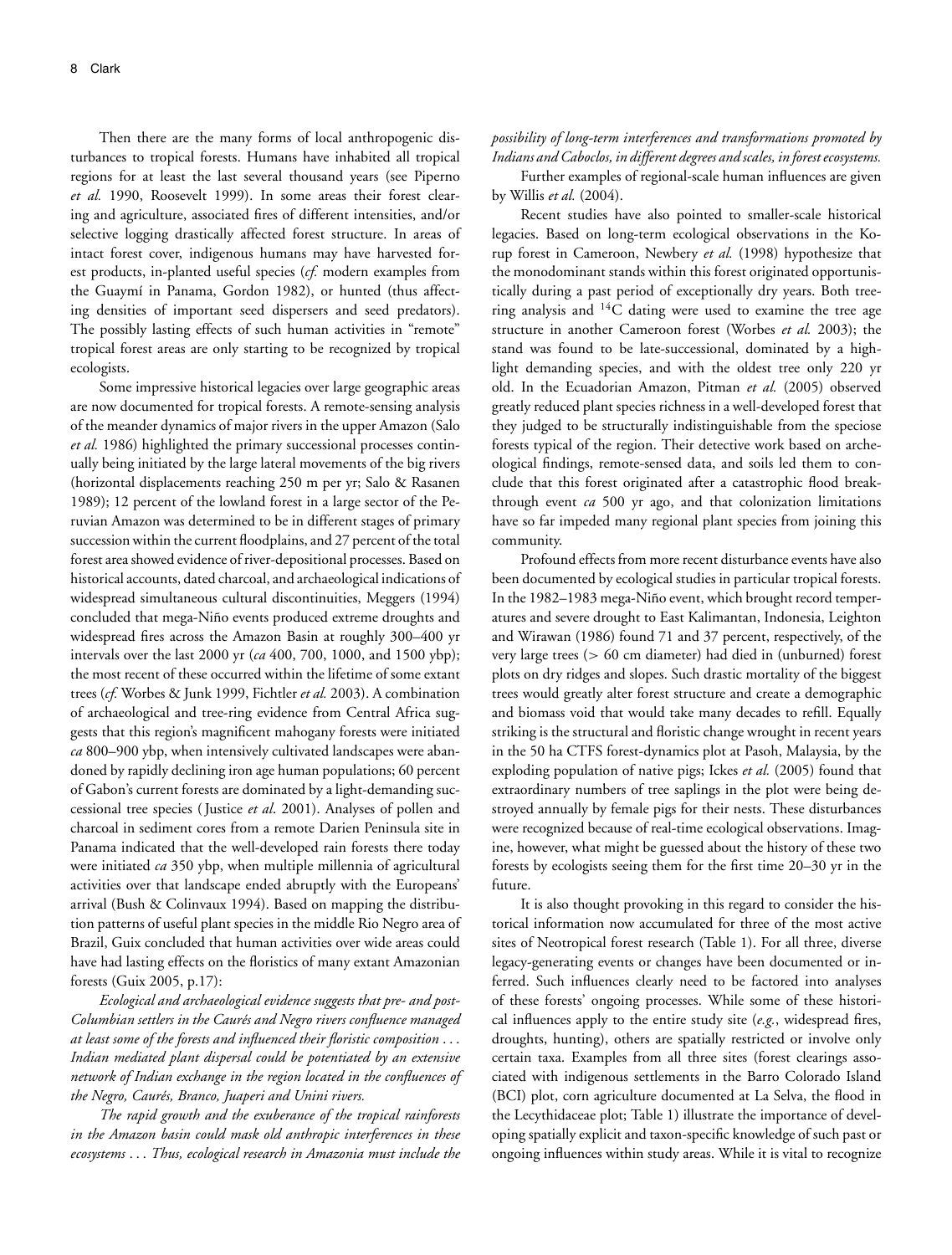TABLE 1. *Evidence of natural and human disturbances and climatic shifts in old growth stands at three Neotropical sites: La Selva Biological Station, Costa Rica; Barro Colorado Island, Panama; and the Biological Dynamics of Forest Fragments Project, Brazil.*

### **a. La Selva ("Old La Selva," a 600-ha section of contiguous old growth)**

- A widespread fire that occurred *ca* 500 B.C. is indicated by 14C-dated charcoal in the soil both outside and within the old growth forest; the spatial extent of the fire suggests extreme drought conditions (Horn & Sanford 1992). The degree of forest damage from the fire (ground fire? forest destruction?) is unknown.
- Three pre-Colombian settlement sites existed during the period 1000 BC–1000 AD adjacent to the current old growth (Sol Castillo 2000). Pollen evidence from two small peripheral swamps (Kennedy & Horn 1997, Horn & Kennedy 2001) indicates corn agriculture in the adjacent fertile soils near rivers (770 BC to possibly 1500–1600 AD). Although the settlements and cultivation were both peripheral to the old growth, the indigenous people's impacts within it likely included intensive hunting, extraction of plant products, and possibly in-planting of useful plant species (*cf*. Gordon 1982) that are currently present in the old growth, such as *Zamia neurophyllidia* D. W. Stev. (Zamiaceae), *Dipteryx panamensis* (Pittier) Record & Mell (Papilionaceae), *Aechmea magdalenae* (André) André ex Baker (Bromeliaceae) and palms.
- The valuable timber trees *Cedrela odorata* L. (Meliaceae) and *Minquartia guianensis* Aubl. (Olacaceae) may have been selectively extracted from those old growth areas with easy river access, before the La Selva reserve was created in 1968.
- The palm *Iriartea deltoidea* Ruiz & Pav. (Arecaceae), a multiuse plant (heart of palm, thatching, wood for furniture and construction), was apparently completely extracted from 20–25 ha of the old growth near the R. Puerto Viejo, probably sometime during 1930–1980 (Clark *et al.* 1995).
- All palms were experimentally removed from one hectare of old growth (W of the CEN trail), sometime between 1950 and 1968 (L. Holdridge, pers. comm.).
- Land-use change starting in the 1950s converted forest areas adjacent to Old La Selva to pasture and secondary forest (Butterfield 1994), creating the potential for significant edge effects and increased influence of biota from disturbed areas.
- Modern (post-1900) defaunation has included: local extinction of the Giant Anteater and White-Lipped Peccary in the 1960s–1970s; sporadic hunting (paca/peccary/currasow) to the present; a strong regional decline of the Great Green Macaw; and local declines of other forest bird species (Levey & Stiles 1994, Sigel *et al.* 2006).

### **b. BCI (the 50-ha Forest Dynamics Plot)**

- A drying trend from 180 B.C. to 1310 A.D has been inferred from a Panama stalagmite (18O) record, which further suggested that modern climate in Panama is wetter than it was *ca* 1300 AD (Lachniet *et al.* 2004).
- As recently as 1139–1527 A.D (and before), one or two pre-Columbian settlements occupied and probably patchily cleared *ca* 6–8 ha in the center of the plot; the remaining 42–44 ha of the plot retained forest cover during this period (Piperno 1990). These people certainly hunted and extracted plant products in the old growth forest and possibly in-planted (*cf.* Gordon 1982) useful plants that are currently found (Condit *et al.* 1996) in the plot (*e.g*., *Brosimum alicastrum* Sw. [Moraceae], Elaeis oleifera (H.B.K.) Cort. [Arecaceae], Dipteryx panamensis (Pittier) Record & Mell (Papilionaceae), Aechmea magdalenae (André) André ex Baker (Bromeliaceae), *Licania platypus* (Hemsl.) Fritsch [Chrysobalanaceae]*, Gustavia superba* (H.B.K.) Berg [Lecythidaceae]*, Theobroma cacao* L. [Sterculiaceae]*, Spondias mombin* L. [Anacardiaceae]).
- Two peripheral hectares within the 50-ha plot (and about half of the total island) were cleared in the 1800s for farming; these were abandoned *ca* 1900 (Leigh, Jr. *et al.* 2004).
- With the construction of the Panama Canal in 1910, BCI was converted from a hilltop within a larger landscape to an island; this brought intensified wind damage to forests of the western slope of the island (Foster & Brokaw 1990), adjacent to the plot.
- All trees of *Swietenia macrophylla* King (Meliaceae) and most *Cedrela odorata* L. (Meliaceae), valuable timber species, are likely to have been removed from BCI's forests by modern colonists (Foster & Brokaw 1990); logging and other forest-product extraction ended in 1923, when BCI was declared a reserve (Leigh, Jr. *et al.* 2004).
- BCI historical and recent ecological records document exceptional events of famine and elevated mortality of diverse frugivorous mammals, in 1931–1932, 1958–1959, 1970–1971, and 1993–1994, suggesting island-wide fruiting failures (Wright *et al.* 1999); these events would have directly and indirectly affected diverse plant populations (missed recruitment, depressed populations of seed dispersers and seed predators).
- Defaunation on BCI since the building of the Panama Canal has included strong reductions or extirpation of the largest predators, white-lipped peccaries, and large poisonous snakes, and declines or losses of many bird species; effective protection from hunting has existed since *ca* 1980 (Leigh, Jr. *et al.* 2004).

#### **c. BDFF Project (the 100-ha Lecythidaceae Plot in Area 41):**

- Based on ubiquitous 14C-dated charcoal in the top *ca* 60 cm of soil, fires occurred in the plot at various times between *ca* 4050 B.C. and 1820 (<sup>±</sup> 140 yr) A.D (Bassini & Becker 1990, Piperno & Becker 1996, Santos *et al.* 2000). The extent of forest damage (ground fire? forest destruction?) from each of these fires is unknown. Overlapping 14C dates of abundant charcoal indicate that between *ca* 650 and 850 A.D., either frequent smaller fires or a few large ones burned throughout the site (Piperno & Becker 1996).
- Mega-Nino events causing extreme drought and fires across the Amazon Basin have been inferred from archeological evidence and charcoal to have occurred ˜ around 450 A.D., 950 A.D., 1250 A.D., and 1550 A.D (Meggers 1994).
- Phytoliths indicate strong floristic change in the plot sometime during the Holocene (the shift cannot be dated with certainty); in the earlier period, the forest contained taxa typical of much wetter habitats (*e.g.*, Marantaceae); diverse tree and shrub groups (e.g., Burseraceae, Chrysobalanaceae) increased in abundance more recently (Piperno & Becker 1996).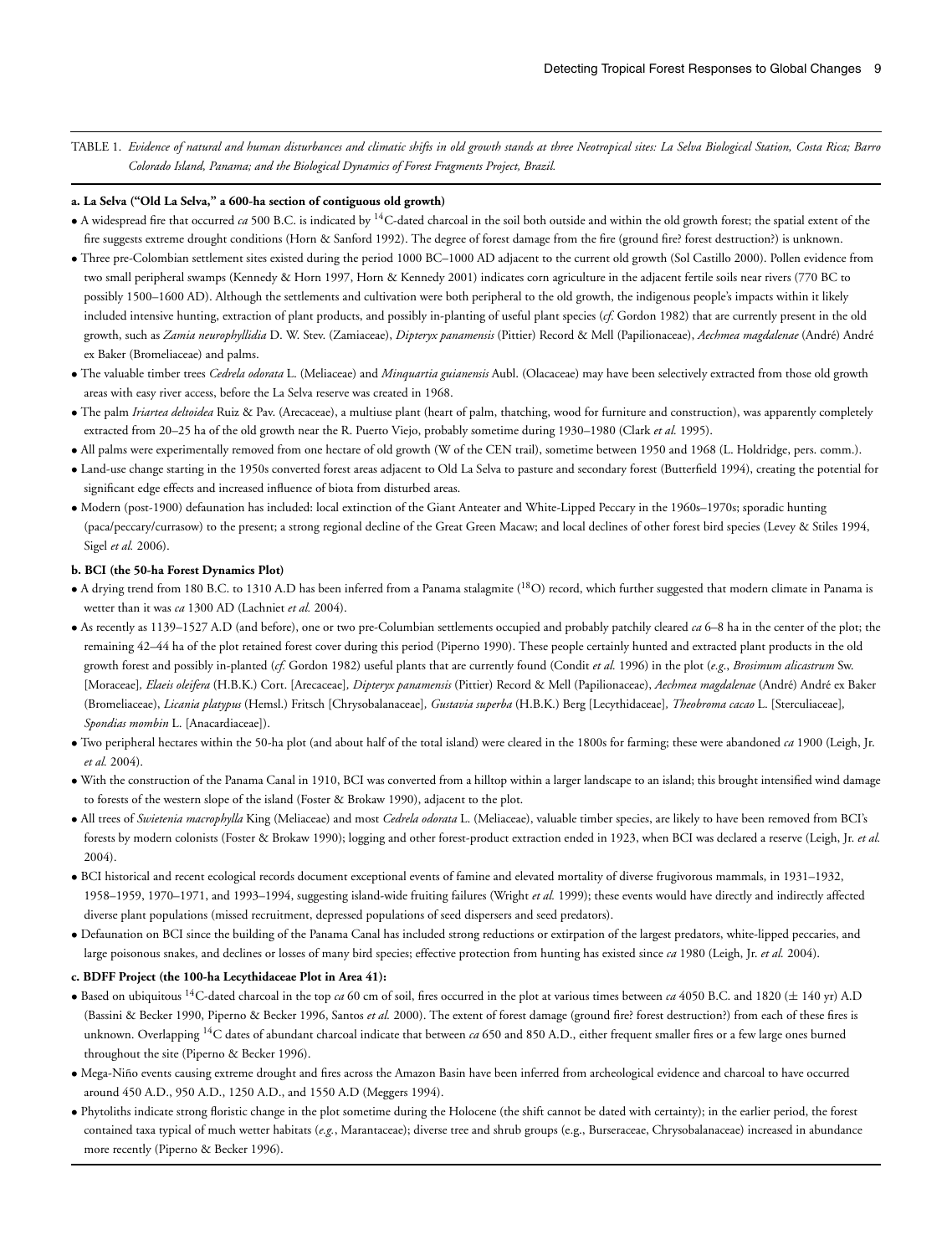### TABLE 1. *Continued.*

- Although archeological evidence indicates extensive use of Amazonian terra firme forests (plant products and animals) by paleo and prehistoric Indians (Roosevelt 1999), no human artifacts have been reported from the plot (Piperno & Becker 1996). It is thus not known whether indigenous peoples affected the forest or fauna of the area. Phytolith analysis of the plot soil, however, revealed no evidence of cultivation of maize or other crops (Piperno & Becker 1996).
- Over the last century, exceptional strong droughts occurred in the El Niño events of 1906, 1925–1927, 1948, 1982–1983, and 1997–1998 (Sombroek 2001). The months-long smoke and haze associated with related widespread fires could also have significantly lowered light levels in these years (*cf*. Davison *et al.* 2004).
- An extreme, prolonged rain event in 1989 led to localized flooding and elevated tree mortality in a small portion of the plot (Mori & Becker 1991).
- Hunting continues to occur within the plot and surrounding forest; the effects on the fauna have not been documented.

such influences, overgeneralizing their extent could produce highly inaccurate ecological conclusions.

In summary, there is now abundant reason to think that all extant tropical forests are likely to have been affected by significant past disturbances and environmental changes other than those normally thought of as part of current global change. Without first identifying such legacies, we cannot judge their potential contribution to current forest processes. All active tropical forest study sites need to be evaluated both for possible lasting effects from past events and for contemporary local influences (*e.g.*, hunting, pesticide spraying). When no such effort has been made, the lack of evidence of historical and modern influences clearly does not demonstrate their absence. Focused cross-disciplinary detective work regarding each site's historical and modern context may turn out to be key for understanding current forest structure or trends. Further, because this contextual knowledge is likely to be incomplete, a cautious, openminded attitude will be important when interpreting processes at each site and how they might relate to current-day environmental changes.

CHALLENGE 2: DATA AND METHODS LIMITATIONS.—Substantial efforts have recently been focused on improving and standardizing the methods used in tropical forest monitoring (*e.g.*, Sheil 1995, Clark 2002, Phillips *et al.* 2002b). Considerable progress has been made during just the last several years. Best-practice tree-measurement methods (*e.g.*, ladders and diameter tapes replacing around-buttress and optical methods) are now standard in most tropical forest plots (*cf.* Condit 1998, Baker *et al.* 2004a). New analyses (Lewis *et al.* 2004b) have quantified the biases in tree demographic rates caused by multiyear census intervals (Sheil & May 1996), enabling corrections when the biases are large. A comparative evaluation of tropical tree biomass allometries has identified the best available equations for different tropical forest types (Chave *et al.* 2005), and wood density is now being explicitly considered in studies of trends in biomass and biomass increment (*e.g.*, Malhi *et al.* 2004, Baker *et al.* 2004b). A set of census protocols for the notoriously difficult lianas (*cf.* Gerwing 2004) have just been published (Gerwing *et al.* 2006) as a result of a Working-Group effort at the National Center for Ecological Analysis and Synthesis.

While all these steps are bringing major research improvements, there are still unresolved issues that constrain our ability to assess the responses of tropical forests to global changes:

1. *Cross-site versus within-forest trends.* Long time-series of measurements for multiple forests are not yet available for even a single tropical region such as Amazonia. The regional-scale reported trends (increases in aboveground biomass: Phillips *et al.* 1998; in tree dynamics: Phillips & Gentry 1994, Phillips *et al.* 1994; and in the abundance of lianas: Phillips *et al.* 2002a) were inferred from composite analyses of data from many plots that were set up and measured by different researchers over different periods. The analyses were based either on each plot's first year of data (Fig. 3, two liana analyses) or on cross-plot means for those plots that were active each year (turnover, biomass, some liana analyses). Strengths of this approach were that it integrated information from multiple decades and large geographic areas. On further consideration, however, the authors and others identified two issues meriting attention.

The first was the possibility of biases due to method differences across studies and through time. Phillips and his collaborators revisited and refined their meta-analyses from this perspective, for two of the three trends: aboveground biomass (Baker *et al.* 2004a) and turnover rates (Phillips *et al.* 2004). After excluding some problematic plots, they ran replicate analyses to assess the potential effects of other concerns such as measurement ambiguities and plots possibly sited to be in "majestic forest." Going forward, such problems will be obviated by increasingly general use of community-consensus best-practice field measurement protocols and by better data documentation. A remaining need, however, is for the methods histories of the plots included in these analyses to be published (see below; *Data transparency/access*). Secondly, now that a study of liana-censusing protocols has led to consensus recommendations (Gerwing *et al.* 2006), it would be valuable for the liana trend analysis to be revisited, taking into account the methods used in the different plots.

A second question is whether the statistically significant *across-plot* trends found in the composite analyses (*e.g.*, Fig. 3) accurately indicate trends occurring through time *within forests*. This issue was explored analytically for forest turnover by Hall*et al.* (1998). They first determined characteristic levels of within-landscape variation in tree mortality and recruitment rates, based on subplots within two of the CTFS 50 ha plots (Pasoh and BCI; see Losos & Leigh 2004), and then used these data to investigate the conditions for detecting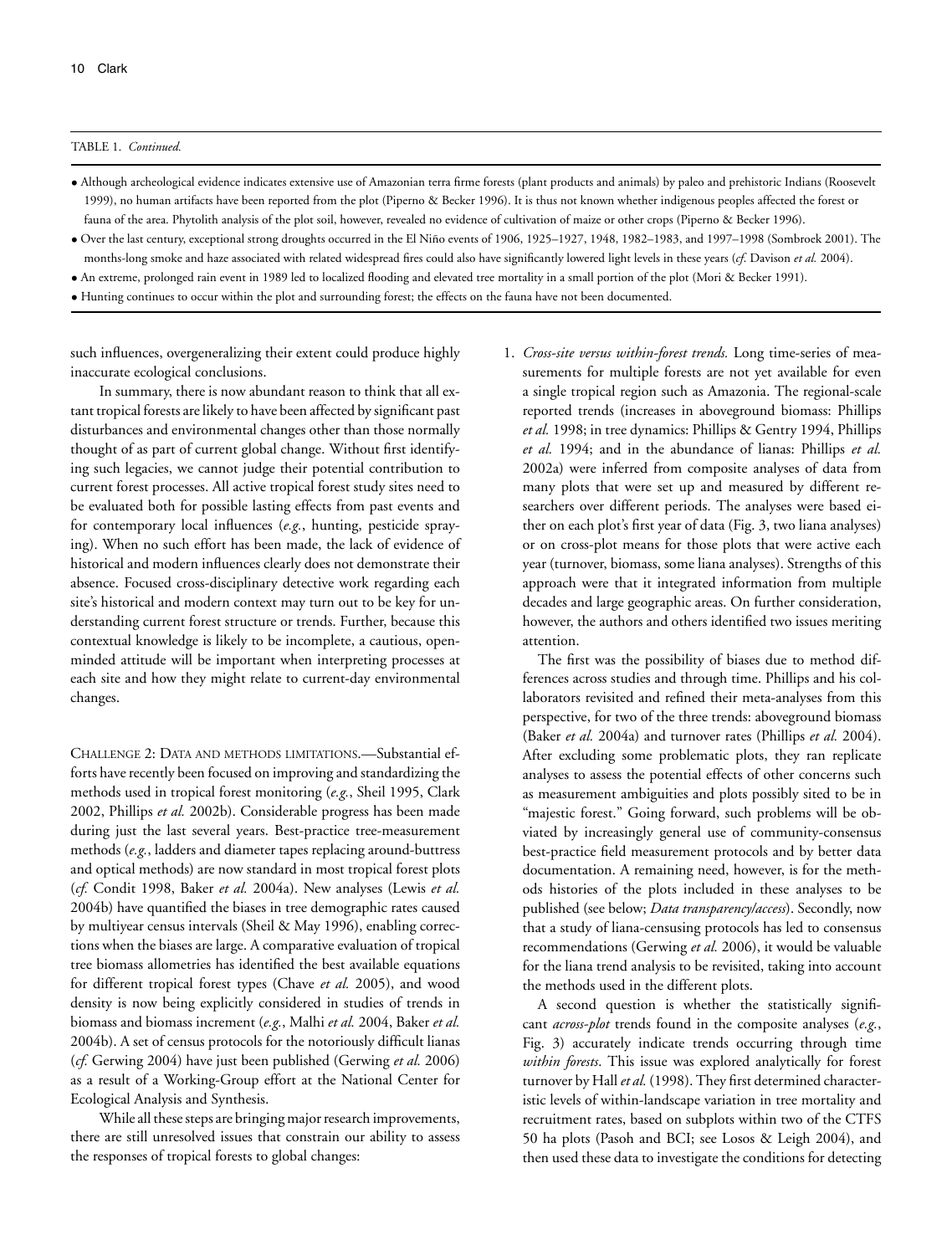turnover trends. Their first conclusion was that, based on the variation in those particular datasets, at least 1000 trees would need to be monitored per site to detect, *within sites,* the level of temporal trend indicated by the *cross-plot* analysis. They next asked if within-site trends existed in the data from the 17 plots in the original study (Phillips & Gentry 1994) that had been censused more than twice (Fig. 4). For only three plots did they find statistical support for an increase in forest turnover. Third, they used the turnover statistics from these 17 plots to simulate forest turnover through time either with (1) no temporal trend or (2) a fixed progressive increase in turnover. In the simulations of unchanging forest dynamics, 20 percent of the cases with fewer than ten plot censuses tested falsely positive for increasing turnover; the false positives disappeared with additional censuses. In the simulations of increasing plot turnover, 15–20 censuses were required to detect the trend with 95% confidence. For monitoring turnover rates of a given tropical forest, therefore, the results of these analyses suggested that: (1) at least 1000 trees should be followed; and (2) reliable detection of a trend in turnover is likely to require at least ten censuses.

This guidance is just based on one set of plot dynamics data and therefore cannot be taken as a hard and fast rule for all tropical forests. It is nevertheless thought provoking to assess the tropical forest plots being monitored around the world in terms of the two recommendations. Although there are many currently active plot studies (*e.g.*, 62 in the RAIN-FOR network across Amazonia, Phillips *et al.* 2004; 15 in the pan-tropical CTFS network, Losos & Leigh 2004; the CAR-BONO plot system at La Selva, Costa Rica, Clark & Clark 2000a; the Canguk Research Station plot system in Sumatra, M. Kinnaird & T. O'Brien, pers. comm.), most include fewer than 1000 stems (46 of 79, 58%), and the mean number of recensuses is 2.6. Only three plots have been censused 10 times, and none fulfills both of the suggested conditions for reliable detection of a within-site trend in turnover rates.

### 2. *How to assess tropical forest landscapes.*

*A single plot corresponds to one sample of the forest, and it is unlikely to represent the whole landscape-scale environmental variability. Among the possible biases, there is a tendency for researchers to select attractive forests (the 'majestic effect' of Sheil 1995) or to avoid disturbed forests. The landscape-level AGB* [aboveground biomass]*estimate should be assessed by establishing a network of plots randomly distributed over the landscape, to assess the variability of forest types.*

### (Chave et al. 2004, p. 412)

For accurate detection of change, a further need is to observe a representative sample of each forest through time. Obtaining such a sample is not easy, however. As highlighted in the above quote, marked within-landscape variation in old growth tropical forests is caused by the combined effects of edaphic variation, the gap cycle, and the occurrences of very large trees. When this within-forest structural variation was quantified in different Neotropical forests by measuring all trees in replicate plots of different sizes (Brown *et al.* 1995, Clark & Clark



FIGURE 4. Temporal pattern of stand turnover (mean of annual mortality and recruitment) for 17 tropical forests. Each curve represents an individual site at which permanent plots were enumerated many times. The mid-date of enumeration is the mid point of each interval for which mortality, recruitment and hence turnover could be computed. Neotropical sites are indicated by solid lines. Figure 4 of Hall *et al.* 1998, reproduced with permission from P. Hall and UNESCO Publishing.

2000a, Keller *et al.* 2001, Chave *et al.* 2003), high among-plot variance was consistently found. These studies found that a total sample area of 3–10 ha was needed to estimate aboveground biomass to  $\pm 10-20$  percent. A second important finding was that sampling efficiency increases when a larger number of smaller plots are spread over the landscape. For example, in an eastern Amazonian site, 21 0.25-ha plots (5.25 ha total), 15 0.5-ha plots (7.35 ha total), and 10 1-ha plots (10 ha total) all enabled estimating forest aboveground biomass within 20 percent with 95% confidence (Keller *et al.* 2001). At the same time, however, multiple researchers (Laurance *et al.* 1999, Clark & Clark 2000a, Keller *et al.* 2001, Chave *et al.* 2004) have recommended a minimum plot size of 0.25 ha for such landscape sampling, because biomass estimates based on smaller plots are strongly affected by the spotty distributions of large trees and heterogeneity in recent disturbance history.

As with forest structure, forest processes are expected to vary spatially within old growth tropical forests. Even if an old growth forest were at steady-state at the landscape scale, the large *biomass losses* caused by natural disturbances would tend to be localized and sporadic, while, in contrast, most areas of the forest should show (smaller) *biomass increases* (Fearnside 2000, 2003; Körner 2004). Such within-landscape patterns could plausibly resolve the opposite biomass trends that have been inferred from studies using contrasting sampling methods. A long-term increase in aboveground biomass was inferred (Baker *et al.* 2004a) from a set of Amazonian forests where the assessments were largely based on one or a few small plots ( $\leq$ 1 ha total plot area per site at 51 of the 59 sites;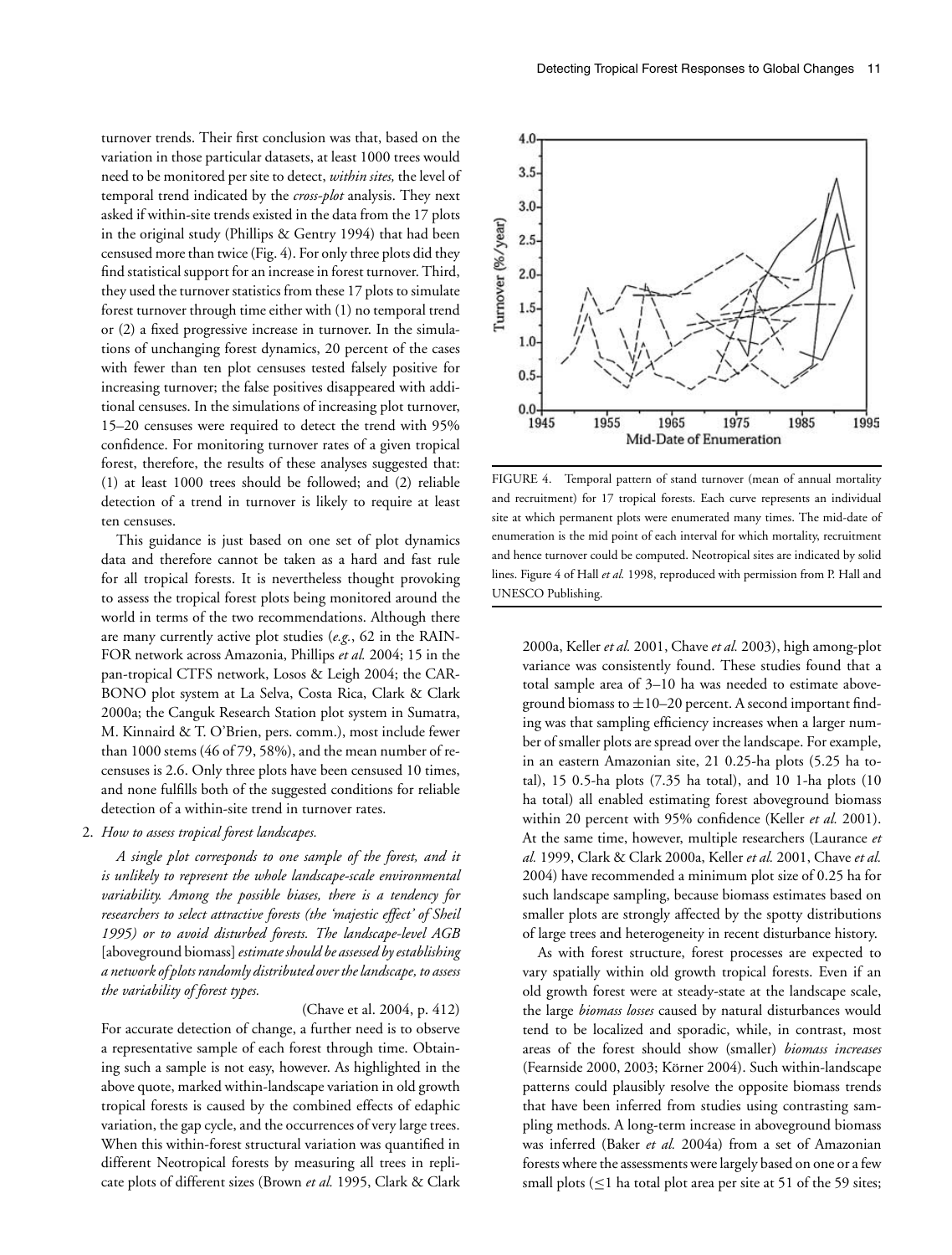Baker *et al.* 2004a, Table 1). In contrast, in the two Neotropical sites with long-term monitoring of many hectares (50 ha, Chave *et al.* 2003; 18 ha, Laurance *et al.* 2004), the forests showed no change in aboveground biomass/basal area over 15 yr.

3. *Multiyear versus annual intervals.* The active tropical forest monitoring studies around the world are nearly all based on intercensus intervals of 2–5 yr. I know of only two ongoing studies that have maintained long-term monitoring at annual intervals (La Selva, Costa Rica [18 0.5-ha plots, since 1997; Clark & Clark 2000a], and Canguk, Sumatra, Indonesia [100 0.05-ha plots, since 1997, M. Kinnaird & T. O'Brien, pers. comm.]). The Conservation International TEAM Initiative now underway is aiming to establish sets of replicated annually censused plots within each of up to 50 old growth tropical forests worldwide (S. Andelman, pers. comm.). To date, however, the multiyear time intervals that have dominated tropical forest monitoring constrain assessments of how tropical forests are responding to changing environmental factors.

One limitation they bring is decreased temporal sampling. Most tropical forest plots have only been remeasured a few times, far fewer than the ten enumerations suggested to be necessary for detecting a directional change in turnover rates (Hall*et al.* 1998). Eleven of the 15 large CTFS forest-dynamics plots have so far been measured ≤3 times (Losos & Leigh 2004). With the currently used intercensus interval of 5 yr, it will take another 35 yr or more to achieve ten censuses of these important plots. Only 7 yr would be required, however, if within-plot sub-samples were henceforth measured annually.

The power of annual censuses goes beyond speeding the accumulation of data points, however. Yearly censuses enable two important kinds of process-level analyses. First, because climatic factors vary strongly among years (see Fig. 1), the range of interannual climatic variation over periods such as 10–20 yr enables a first assessment of the climatic sensitivity of tropical forest processes, without having to await the slower pace of long-term directional climate change. Such understanding is needed for improving the process models currently being used to project biotic responses to global change. Secondly, data on annual-scale performance of forests across the tropics would greatly inform interpretation of the large differences among years in the rate of atmospheric  $CO<sub>2</sub>$  accumulation (see below). In contrast, data based on multiyear census intervals merge years of contrasting climate and of varying forest performance, thus blurring such relationships.

A remarkable example (Fig. 2) of the power of an annual time-series is the strong correlation that was found (Clark *et al.* 2003) between forest-level tree growth at La Selva, Costa Rica and the annual contribution of the global terrestrial tropics to atmospheric  $CO<sub>2</sub>$  dynamics, as inferred from an atmospheric inverse model. The combined datasets suggest that a negative response of tropical forest productivity to higher annual temperatures is already affecting the pace of atmospheric  $CO<sub>2</sub>$ accumulation (greater tropical  $CO<sub>2</sub>$  emissions in hotter years).

These links would not have been detected had the La Selva record been based on multiyear census intervals.

- An additional benefit of annual censusing is increased quality of field data. Diverse practical problems progressively increase data uncertainties as time elapses between measurements. When errors are made in a given census, such as omitting a tree, mistakenly classifying it as dead, or transposing digits in a tree measurement, they are more likely to be detected and corrected effectively when the next census is only a year later. Further, yearly checks and adjustments ensure that the active point of diameter measurement is unaffected by the upward growth of buttresses and other bole irregularities, a source of data bias or loss that occurs with longer census intervals (*cf.* Condit 1998, Appendix 3.3, *POM Problems at BCI*). Annual censuses also minimize the underestimates in turnover rates (*cf.* Lewis *et al.* 2004b) and in forest growth and recruitment (Clark *et al.* 2001) that are a function of intercensus interval length.
- 4. *Big data gaps: environment & ecophysiology*. We know far too little about how climate has varied at tropical study sites over the last decades. There is a general scarcity of long-term meteorological records in tropical regions. Further, data quality issues affect the extant records (see Aguilar *et al.* 2005). Until the 1990s, even the more well-developed tropical forest research sites had only minimal meteorological measurements, usually restricted to daily maximum/minimum temperature and daily rainfall. In recent years the availability of automated meteorological stations has greatly increased the scope of such monitoring at the better-equipped field sites, but even in these cases there can be recurring sensor failure due to biota/lightning/humidity, and sensor maintenance and calibration require dedicated personnel. Most tropical forest study sites that are currently included in trend analyses have no local records of climatic variation through recent decades. There may or may not be extrapolatable records for air temperature and rainfall from elsewhere in the country or local region. For nearly all tropical forest sites, multidecade records are lacking for many other potentially important factors: solar radiation; cloud cover; soil moisture; atmospheric deposition of nitrogen, pesticides, or other pollutants; soil nutrients; tropospheric ozone; and UV-B.

There is also still quite limited understanding of the physiological responses of tropical forest plants to these environmental factors (see Körner 1995, Clark 2004b, Lewis et al. 2004a, Wright 2005). Many fundamental questions are currently unanswerable. For example, what is the stand-level photosynthetic temperature optimum? How(/do) respiration responses of roots, stems, and leaves vary with soil fertility (particularly nitrogen and phosphorus)? How do tropospheric ozone levels affect photosynthetic rates? How much of the photosynthetically fixed carbon is currently being lost due to temperature-sensitive emissions of isoprene (Keller & Lerdau 1999, Geron *et al.* 2002) and other volatile organic compounds? Such responses could vary significantly among plant functional groups, among species, and between life stages of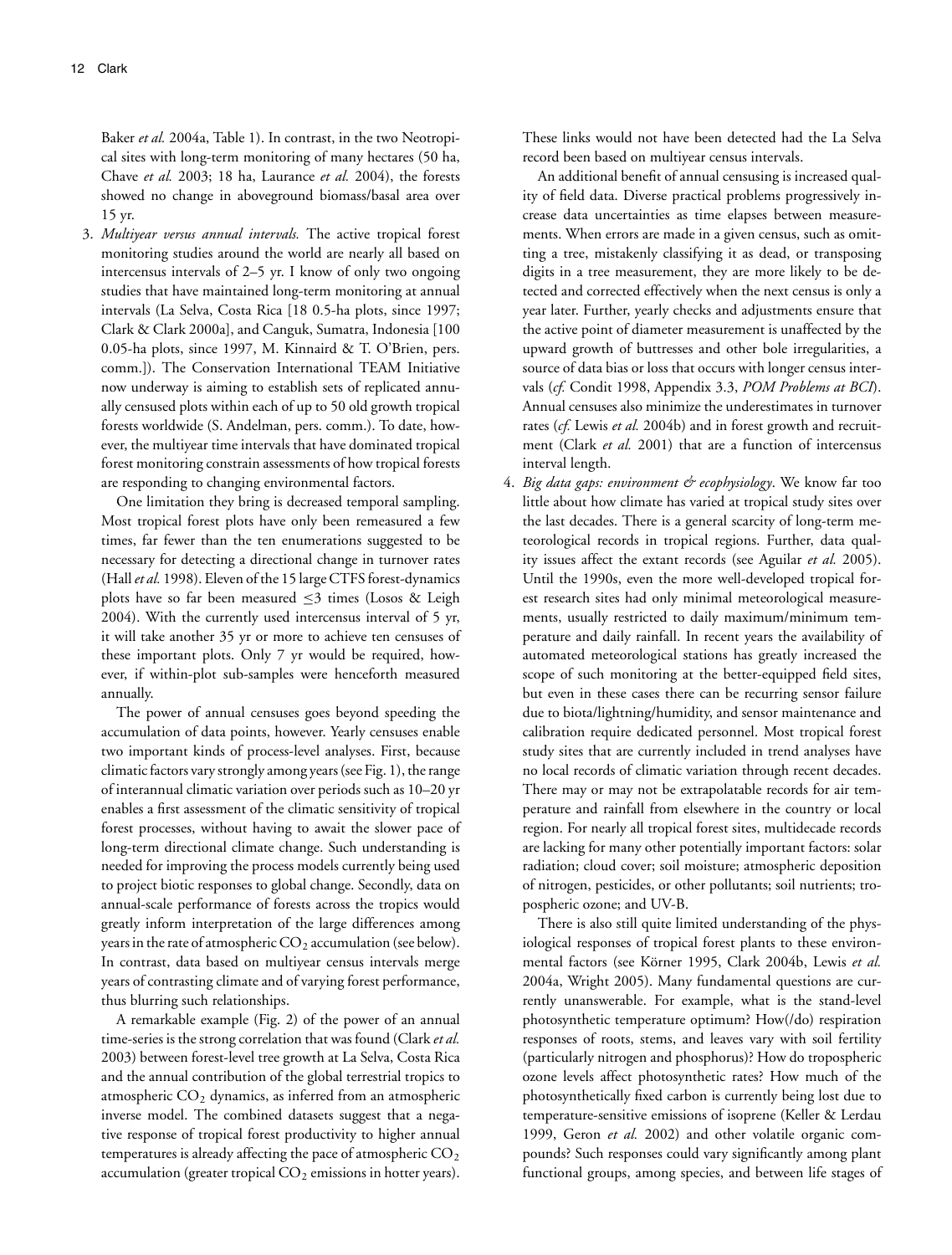the same species (*e.g.*, understory seedlings/saplings vs. adult trees in the canopy). Tropical plants' capacities to acclimate photosynthesis and respiration to increasing temperatures are poorly studied; their ability to acclimate could decline abruptly at certain threshold conditions and may already be quite limited (see Read 1990). Changes in plant performance over the same range of climatic variation may differ greatly between abrupt extreme events and long-term progressive environmental change. A quantitative and broadly generalizable grasp of all these aspects of the physiological responses of tropical forest plants, particularly canopy trees, is needed for improving the realism of global ecosystem-process models.

5. *Data transparency/access.* Given the globally significant implications of any directional changes in tropical forests, a particular concern is that the relevant data have largely remained inaccessible to the scientific community. It is time for tropical forest researchers to overcome the cultural barriers (inertia, data "territoriality") and emulate the Human Genome Project. For strong science, full documentation and transparency are needed to enable informed peer evaluation of research findings. Accessibility of the data to the broader community is also likely to produce new ways of learning from the field observations.

Fortunately, new tools make this constraint easy to address, and they are starting to be used. All research teams can now make their field data and associated metadata freely available as downloadable files on public websites. The CI-TEAM Initiative for tropical biodiversity monitoring will put all data and metadata on the web, without restrictions, within 2 yr of the field measurements. The CTFS plot network is currently implementing web-based open access to all plot data taken ≥5 yr prior; the data from all six censuses of the BCI forestdynamics plot are now available online. Individual researchers can publish their datasets in the Ecological Society of America's peer-reviewed data journal, *Ecological Archives* (*e.g.*, Clark & Clark 2000b, 2006), contribute them to public web-based data archives (NCEAS, Google), or post them on personal web sites. Published papers that present original findings should now as a matter of course include electronic appendices including all the data necessary for readers to replicate the analyses in the paper (see, for example, Wright & Calderon 2006). All these steps will strengthen efforts to detect trends in tropical forests.

CHALLENGE 3: TANGLED THREADS OF CAUSATION.—If a tropical forest is found to be changing, a particularly tough nut to crack will be correctly identifying the "why" of the changes. In addition to the possibility that study sites are continuing to respond to historical influences, as discussed above, other factors will complicate attempts to link forest responses to particular environmental factors. This section focuses on these additional layers of complexity and then illustrates a number of them with two case studies.

A fundamental difficulty is caused by the simultaneous changes in climatic and atmospheric factors. For example, recent strong El Niño events brought both intensified drought stress and peak temperatures to SE Asia and parts of the Neotropics (Malhi & Wright 2004). Similarly, canopy-leaf photosynthetic rates in an Amazonian forest (Tribuzy 2005) and eddy-covariance estimates of forest carbon uptake in a Costa Rican forest (Loescher *et al.* 2003) declined in periods with both higher temperatures and greater leaf water stress. In these examples, the co-occurring factors were both stressors, but were they coequal in effect, or was one dominating? Or, were they synergistic? When there is also change in a factor, such as increasing atmospheric  $CO<sub>2</sub>$ , with potentially opposite effect(s), distinguishing the influence of each factor becomes even more problematic. Locally parameterized ecosystem-process models may be the most effective way to estimate the relative contributions of such simultaneous changes.

Secondly, context can greatly influence outcomes. For example, the effect of a given set of environmental conditions on a tropical forest could be expected to vary depending on preceding climatic history. Although similar sharp peaks in pan-tropical temperatures occurred in the strong El Niño events of 1982–1983 and 1997– 1998 (Fig. 1), the 1982–1983 temperatures may have had stronger negative impacts because of their greater contrast with those of the preceding decade. A second example is given by tropical elevational gradients. Global warming is an intensifying stress on the alreadywarm forests in the lowlands, but it may enhance productivity of tropical forests at (cooler) higher elevations, at least for a while (but see Chapman *et al*. 2005).

There is also an important question of how to assess climatic factors (*cf.* Aguilar *et al.* 2005). In the case of water stress, for example, forest responses may be more strongly linked to soil-moisture minima or the number of consecutive days without rain, than to annual or monthly rainfall totals. Mean monthly air temperature, commonly used to indicate site conditions, may correlate less with observed plant responses than other temperature metrics; when a plant response is photosynthesis-driven, for example, a more relevant index might be the proportion of the daytime with temperatures above some threshold. For solar radiation, valuable metrics might be the direct and diffuse radiation accumulated when vapor pressure deficit is below some critical value. Discerning the most appropriate climatic indicators may require creative exploratory analyses or iterative process-level modeling.

Biotic responses to environmental factors can involve hysteresis, lags, and carryover. Climatic variability and extreme events ("tipping points") can lead to ecosystem state-change, such as the conversion of forest to grassland or savanna in the drier parts of the Amazon when sufficiently intense drought and/or high temperatures occur (*cf.* Hutyra *et al.* 2005). The occurrence of a given forest response at one time can preclude a similar response later. An example is the die-off of most very large trees in a Borneo forest in the 1982–1983 El Niño (Leighton & Wirawan 1986); the extreme temperatures and drought in 1997–1998 could not have provoked a similar die-off, because the very large trees had been lost and insufficient time had passed for them to be replaced. Similarly, a strong mass-flowering event of Asian dipterocarp trees in 1 yr can preclude a big masting in the following year(s), regardless of whether the appropriate environmental conditions or trigger reoccur. In the case of floristic responses to intensifying stressors, if there is a progressive shift toward more resistant species due to mortality of the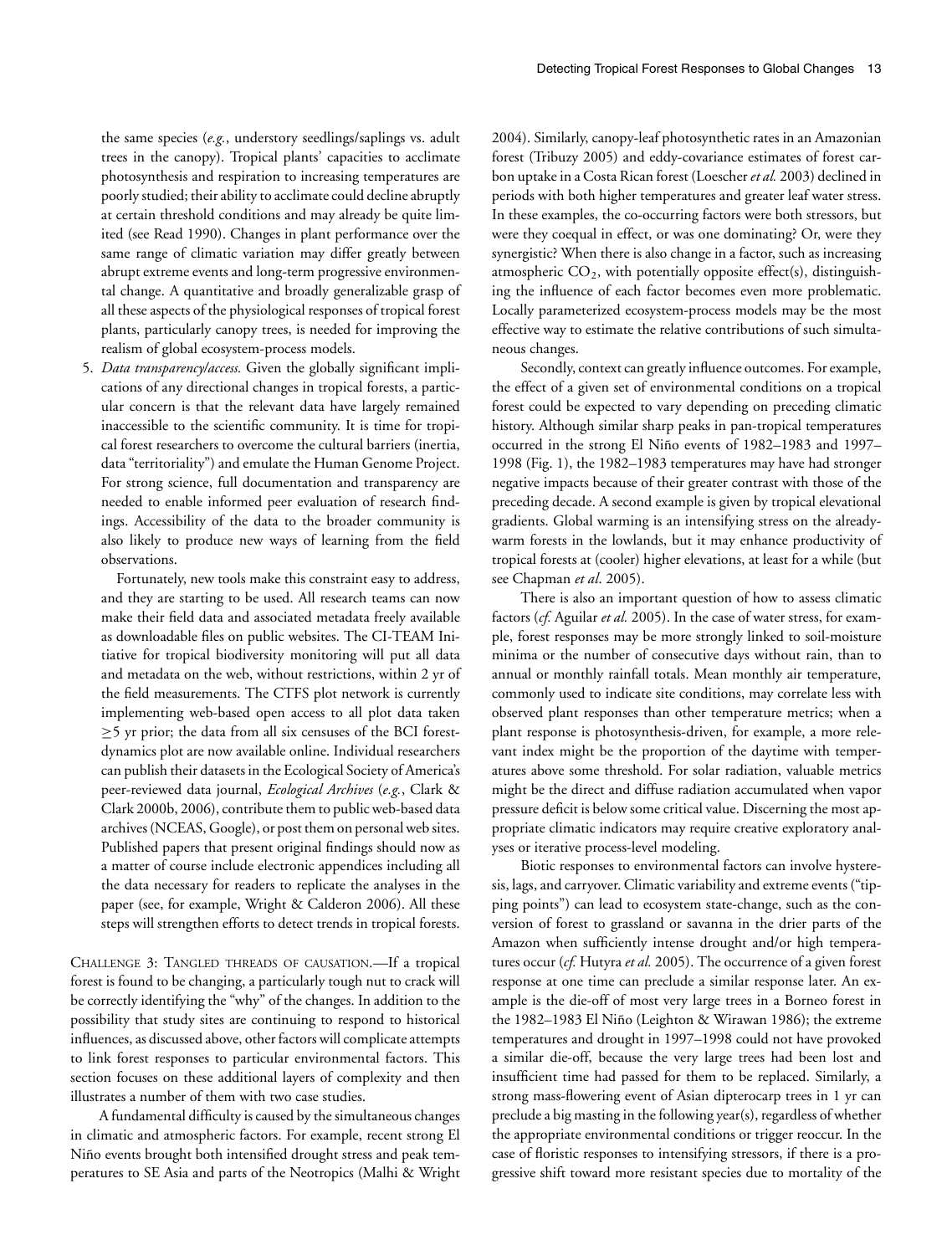more sensitive taxa, the forest-level responses to the stressor may diminish or disappear. A distinct effect is interannual carryover; for example, elevated tree mortality in one climatically extreme year might continue into the next year, even though those conditions have abated. Such temporal complexities can obviate simple correlations between time series of forest function and time series of environmental factors, even when there is a strong causal link.

All these issues need to be recognized and factored into assessments of ongoing change in tropical forests. Other key ingredients include: consistent long-term monitoring; ongoing development of new kinds of information as understanding deepens; the use of process-level modeling constrained by local field data to assess the likelihood of competing possibilities; and thoroughly testing the evidence in hand for alternative explanations. Two ongoing studies illustrate some of these issues and approaches:

1. *La Selva tree growth versus temperature, 1984–2000*. As discussed earlier, the large temporal variation shown by adult tree growth at La Selva was strongly negatively related to annual temperatures (Fig. 2a). Still, multiple issues need to be considered.

Three possibly confounding factors that can be satisfactorily ruled out are related to tree mortality and ontogeny. The growth record did not include numerous dying trees with progressively slowing growth rates (Lewis *et al.* 2004a); 96 percent of the measured trees survived at least a further 4 yr (D. A. Clark & D. B. Clark, pers. comm.). Any size-dependent (ontogenetic) changes in growth rates were identified from a large accumulated growth dataset for the six species (Clark & Clark 1999, 2000b, 2006) and were removed from the focal trees' increments before analysis. This detrending also ruled out a third possibility (Lewis *et al.* 2006), that the very large interannual changes in relative diameter growth among years (Fig. 2) could be due to "switches in allocation from wood to reproduction as trees mature."

Other questions to consider, however, concern the complexity of real-life environmental conditions and of the trees' integrated responses to them. The only other environmental data available for this time period at La Selva were rainfall (all 16 yr) and solar radiation (8 yr). Although their annual means were not related to annual tree growth (Clark *et al.* 2003), such annual metrics may mask important aspects of climatic variation, as noted earlier. Forest process models being parameterized for La Selva and driven by local climatic data will enable improved assessment of the complex relations between these factors and both photosynthesis and respiration, at physiologically relevant time-steps (half-hours). The longer time-series of growth data that are accumulating from this study, along with the data from annual stand-level monitoring at La Selva since 1997 (the CARBONO Project), will help to address new questions that will likely emerge from this modeling and will show whether the link between tree growth and temperature over the first 16 yr is maintained through time and at the stand level. Whether or not unmonitored factors such as tro-



FIGURE 5. Net change (%) over time in the number of live stems, by size class, in the 50-ha Forest Dynamics Plot on Barro Colorado Island, Panama (data from Table 2.1 of Hubbell 2004). Numbers in subsequent censuses are compared to those from the initial census ("1982"), which took place over the period 1981–1983 (Leigh, Jr. *et al.* 2004).

pospheric ozone or UV-B are affecting the forest will remain an important open question, however.

2. *Dramatic changes on BCI*. The 50-ha forest dynamics plot on BCI, Panama, the longest studied of the CTFS plots, provides a fascinating case study of recent within-forest change. In a review of the findings from the first 18 yr (1982–2000) of research in the plot, Hubbell (2004) discussed the striking floristic changes that took place over this period. A third of the plant species changed >50 percent in abundance, and many rare species declined in all four census intervals. A parallel large change in the plot was a remarkable net decline (21%) in the number of live 1–2 cm diameter saplings between 1982 and 2000 (Fig. 5). What caused such major changes?

There are several plausible possibilities, not necessarily mutually exclusive. As suggested by several researchers (Hubbell & Foster 1990, Bush & Colinvaux 1994, Sheil & Burslem 2003), this forest may still be in the late stages of a successional process entrained by the pre-Columbian human activities within the plot and/or by more recent influences from adjacent agricultural activities (see Table 1). A second possibility noted by Hubbell (2004) is a progressive stand-level recovery from the elevated tree mortality that was found to have occurred in the plot by 1985–1986 (Condit *et al.* 1995), the first census after the strong 1982–1983 El Niño. Annual canopy mapping in the plot indicated temporarily higher frequencies of low gaps in 1986 (Hubbell 2004), perhaps stimulating the short-term increase (Fig. 5) in the smallest sapling class seen in the 1985–1986 census (and in the next-larger saplings in the 1990 census). Third, BCI may be continuing the long-term drying trend that was documented for the period 1925–1986 (Windsor 1990), and the flora may be directionally changing in response to this (Hubbell 2004). The large long-term loss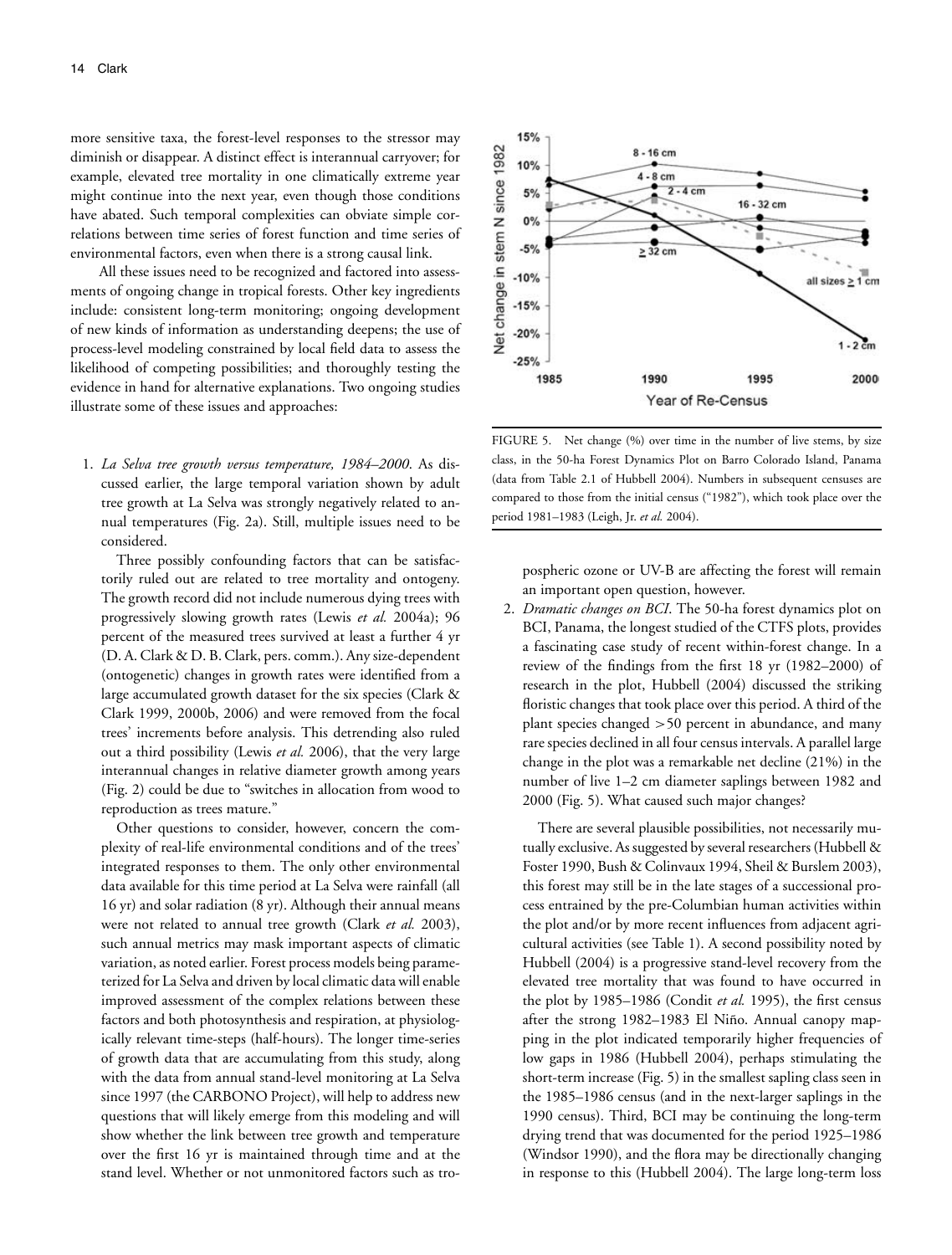in the smallest saplings has two other possible explanations: recruitment to this size class may have declined due to the effects of human traffic in the plot on seedlings or saplings, or this smallest measured size class may be more affected than larger stems by directional changes to date in drought and/or temperature.

Several kinds of evidence can help in the process of weighing these possibilities. If successional processes are dominant, there should be predictable guild-dependence in the floristic changes (*e.g.*, excess mortality of adults of high-light demanders). If they reflect influences from the 6–8 ha pre-Columbian settlement on the central plateau (Piperno 1990) or from adjacent agricultural activities in more recent times (Hubbell 2004), such patterns should have a predictable spatial signal within the plot. Spatially explicit analysis can also be used to test the proposed link between sapling recruitment and the availability of gaps. If a drying trend is playing a large role, ecophysiological data indicating species' relative drought tolerance (*cf.* Engelbrecht *et al.* 2005) should help to identify the relevant floristic signal. Developing a spatial analysis of the compositional changes and of soil moisture patterns across the plot could also be valuable; however, in this case, such a link might be confounded by the pre-Columbian occupancy of the central plateau. The "human-traffic" hypothesis with respect to the loss of 1–2 cm saplings is testable by comparison of seedling/sapling densities in the plot with those in similar areas outside the plot. Targeted ecophysiological studies of seedlings and small saplings would be needed to evaluate the possibility that temperatures and/or soil moisture have already reached lethal stress levels for these small plants.

A great strength of this large plot for answering many of these questions is the huge number of identified and spatially located individuals that have been monitored. A limitation with the current protocols, however, is the 5 yr time step for censuses. There is currently discussion of annually measuring subsamples of the BCI plot. Such enhanced temporal sampling intensity would likely increase understanding of the large ongoing changes in the plot, while at the same time providing valuable internal checks on the all-plot 5 yr data.

## **MOVING FORWARD**

There are clearly many challenges for understanding how tropical forests may already have been affected by the changing climate and atmosphere and how they are likely to respond to the intensifying environmental changes in the future. Tropical forest ecology has greatly matured as a science over the last 20 yr, however, and we now have a much stronger basis for addressing these complex issues. I conclude with an agenda of priority needs for this effort:

1. *Recognizing historical legacies*. For all monitored tropical forest plots, a spatially explicit understanding needs to be developed of site history during the last 500–1000 yr, including any recent or current impacts of natural or anthropogenic disturbance. This will take interdisciplinary teamwork. A minimal research agenda for each site would be thorough sampling for phytoliths and charcoal, as well as an analysis of the flora for patterns indicating previous human activities or natural disturbance.

- 2. *A "fingerprint" of succession.* Research needs to be focused on developing quantitative, objective ways of distinguishing forests that are at different stages of succession, and that result from different types of human-generated and natural disturbances (see Chazdon 2003). Relevant data need to be actively collected in the field from sites with very well-documented histories, rather than basing conclusions on *a priori* assumptions. Spatially explicit analysis of remote-sensed forest structural data (*e.g.*, LIDAR-derived forest height distributions at varied distances from rivers across tropical floodplains, followed through time) will help this effort.
- 3. *A frontal attack on tropical plant physiology*. Focused studies of the sensitivities of canopy-level plant processes to climatic/atmospheric factors (*e.g.*, temperature, radiation, water stress, ozone) are a high priority. We need to develop clever ways in such studies to separate the effects of correlated factors. At the same time, the iterative development and use of locally parameterized process models will greatly aid attempts to understand forest responses to the simultaneous changes in many environmental factors.
- 4. *Maintaining the long-term forest data.* The relatively few active tropical forest plots that now have decadal or longer records are irreplaceable. Efforts and resources need to be focused on maintaining these plots into the future, alongside the growing number of more recently initiated plots. For all of these, maintaining the continuity of the core measurements (tree growth, tree mortality, floristics) through the coming decades will be key for efforts to understand the effects of changing environmental conditions on these ecosystems.
- 5. *Environmental monitoring*. Improved climatic data are greatly needed for interpreting forest processes. They need to cover a more comprehensive set of environmental factors than just daily rainfall and maximum/minimum temperatures, and there needs to be a greater focus on consistent quality control of the data. Satellite-borne sensors may lead to global tropical coverage of some climatic factors, but such data must first be ground-truthed at tropical field sites.
- 6. *Elevational transects and biome ecotones as early warning tools.* As recently illustrated by an analysis of frog extinctions in Costa Rica (Pounds *et al.* 2006), elevational transects of continuous tropical forest offer an important opportunity for detecting the effects of climate change on tropical forest plants. Similar opportunities exist at between-biome ecotones, such as boundaries between closed-canopy tropical forest and savannas. Efforts should be focused on establishing monitoring programs at such sites in all major tropical regions.
- 7. *Integration and collaboration*. With the advent of the Internet, tropical scientists can much more effectively work as a community on these urgent research issues. With an increasing pool of researchers, the growing networks of plot studies, and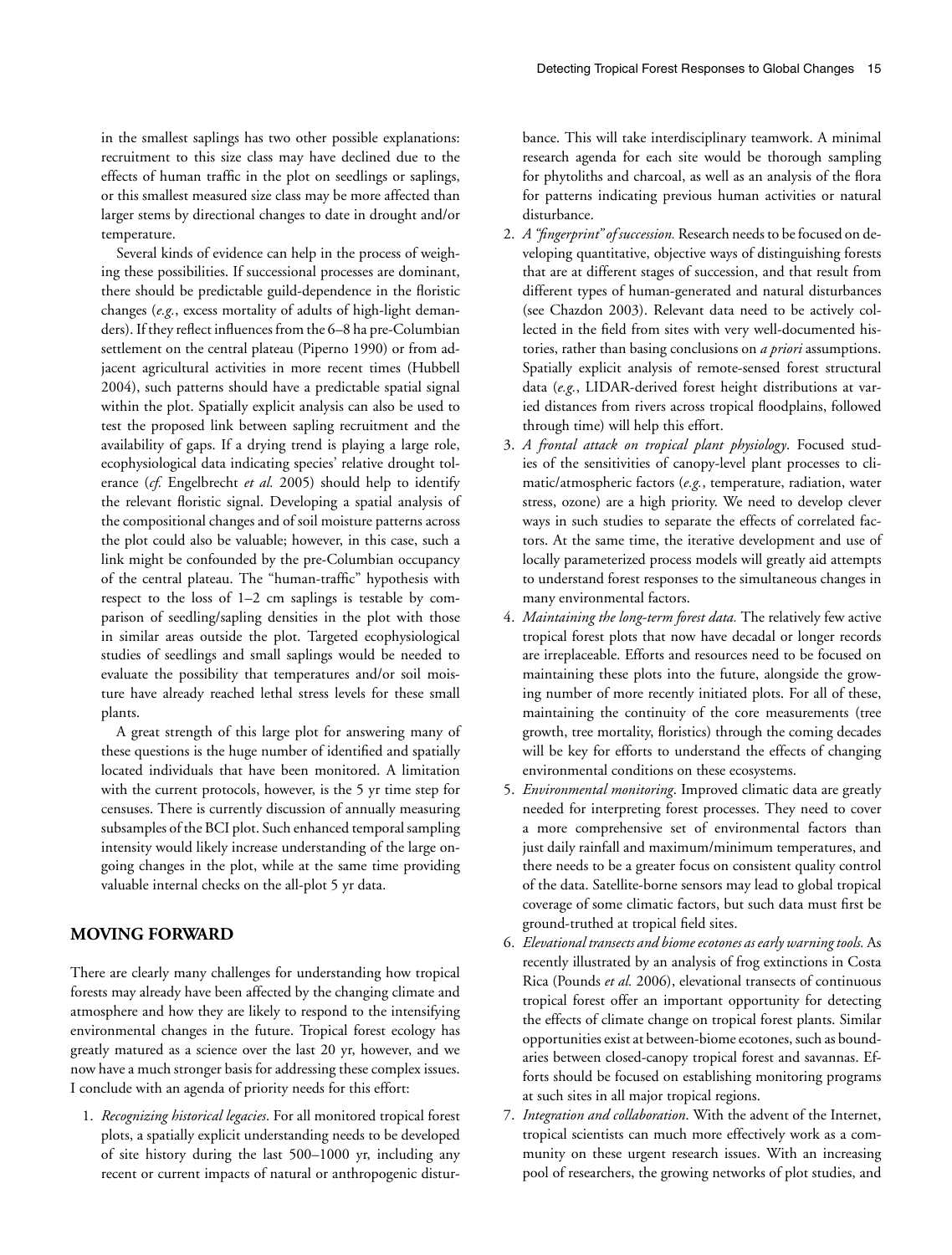the current tools for communication and data sharing, tropical forest science is now capable of greatly advancing understanding of the current status and future of the world's remaining tropical forests.

## **ACKNOWLEDGMENTS**

While writing this review I was partially supported by grants from the National Science Foundation (LTREB DEB-0129038; Biocomplexity EAR-0421178; and Geosciences 0223284). I also thank David B. Clark for his stimulating input throughout the writing of this paper, Stuart Davies, Douglas Sheil, and Pamela Hall for their insightful, constructive reviews, Pamela Hall, Yadvinder Malhi, and Oliver Phillips and their publishers (UNESCO Publishing, the Royal Society of London, the U.S. National Academy of Sciences, and Nature Publishing Group) for permission to republish their figures, and NSF and the Organization for Tropical Studies for their long-term support of the La Selva Biological Station.

# **LITERATURE CITED**

- AGUILAR, E., T. C. PETERSON, P. RAMÍREZ OBANDO, R. FRUTOS, J. A. RETANA, M. SOLERA, J. SOLEY, I. GONZÁLEZ GARCÍA, R. M. ARAUJO, A. ROSA SANTOS, V. E. VALLE, M. BRUNET, L. AGUILAR, L. ALVAREZ, M. BAUTISTA, C. CASTAÑÓN, L. HERRERA, E. RUANO, J. J. SINAY, E. SÁNCHEZ, G. I. HERNÁNDEZ OVIEDO, F. OBED, J. E. SALGADO, J. L. VÁZQUEZ, M. BACA, M. GUTIÉRREZ, C. CENTELLA, J. ESPINOSA, D. MARTÍNEZ, B. OLMEDO, C. E. OJEDA ESPINOZA, R. NÚÑEZ, M. HAYLOCK, H. BENAVIDES, AND R. MAYORGA. 2005. Changes in precipitation and temperature extremes in Central America and northern South America, 1961–2003. J. Geophys. Res. 110: D23107. doi:10.1029/2005JD006119.
- ASNER, G. P., A. R. TOWNSEND, W. J. RILEY, P. A. MATSON, J. C. NEFF, AND C. C. CLEVELAND. 2001. Physical and biogeochemical controls over terrestrial ecosystem responses to nitrogen deposition. Biogeochemistry 54: 1–39.
- BAKER, P. J., S. BUNYAVEJCHEWIN, C. D. OLIVER, AND P. S. ASHTON. 2005. Disturbance history and historical stand dynamics of a seasonal tropical forest in western Thailand. Ecol. Monogr. 75: 317–343.
- BAKER, T. R., O. L. PHILLIPS, Y. MALHI, S. ALMEIDA, L. ARROYO, A. DI FIORE, T. ERWIN, N. HIGUCHI, T. J. KILLEEN, S. G. LAURANCE, W. F. LAURANCE, S. L. LEWIS, A. MONTEAGUDO, D. A. NEILL, P. NÚÑEZ VARGAS, N. C. A. PITMAN, N. SILVA, AND R. VASQUEZ MARTÍNEZ. 2004a. Increasing biomass in Amazonian forest plots. Philosophic Trans R. Soc. Lond. B. 359: 353–365.
- BAKER, T. R., O. L. PHILLIPS, Y. MALHI, S. ALMEIDA, L. ARROYO, A. DI FIORE, T. ERWIN, N. HIGUCHI, T. J. KILLEEN, S. G. LAURANCE, W. F. LAURANCE, S. L. LEWIS, J. LLOYD, A. MONTEAGUDO, D. A. NEILL, S. PATINO, N. C. A. PITMAN, J. N. M. SILVA, AND R. VÁSQUEZ MARTÍNEZ. 2004b. Variation in wood density determines spatial patterns in Amazonian forest biomass. Glob. Change Biol. 10: 545–562.
- BASSINI, F., AND P. BECKER. 1990. Charcoal's occurrence in soil depends on topography in terra firme forest near Manaus, Brazil. Biotropica 22: 420–422.
- BROWN, I. F., L. A. MARTINELLI, W. W. THOMAS, M. Z. MOREIRA, C. A. CID FERREIRA, AND R. A. VICTORIA. 1995. Uncertainty in the biomass of Amazonian forests: An example from Rondonia, Brazil. For. Ecol. ˆ Manage. 75: 175–189.
- BUSH, M. B., AND P. A. COLINVAUX. 1994. Tropical forest disturbance: Paleoecological records from Darien, Panama. Ecology 75: 1761–1768.
- BUSH, M. B., M. R. SILMAN, AND D. H. URREGO. 2004. 48,000 years of climate and forest change in a biodiversity hot spot. Science 303: 827–829.
- BUTTERFIELD, R. P. 1994. La Selva in a regional context: Land colonization and conservation in Sarapiqui. *In* L. A. McDade, K. S. Bawa, G. S. Hartshorn, and H. A. Hespenheide (Eds.). La Selva: Ecology and history of a Neotropical rainforest, pp. 299–306. University of Chicago Press, Chicago.
- CHAPIN, F. S. III, G. M. WOODWELL, J. T. RANDERSON, E. B. RASTETTER, G. M. LOVETT, D. D. BALDOCCHI, D. A. CLARK, M. E. HARMON, D. S. SCHIMEL, R. VALENTINI, C. WIRTH, J. D. ABER, J. J. COLE, M. L. GOULDEN, J. W. HARDEN, M. HEIMANN, R. W. HOWARTH, P. A. MATSON, A. D. MCGUIRE, J. M. MELILLO, H. A. MOONEY, J. C. NEFF, R. A. HOUGHTON, M. L. PACE, M. G. RYAN, S. W. RUNNING, O. E. SALA, W. H. SCHLESINGER, AND E. D. SCHULZE. In press. Reconciling carbon-cycle concepts, terminology, and methods. Ecosystems.
- CHAPMAN, C. A., L. J. CHAPMAN, T. T. STRUHSAKER, A. E. ZANNE, C. J. CLARK, AND J. R. POULSEN. 2005. A long-term evaluation of fruiting phenology: Importance of climate change. J. Trop. Ecol. 21: 31–45.
- CHAVE, J., C. ANDALO, S. BROWN, M. A. CAIRNS, J. Q. CHAMBERS, D. EAMUS, H. FOLSTER, F. FROMARD, N. HIGUCHI, T. KIRA, J. P. LESCURE, B. W. NELSON, H. OGAWA, H. PUIG, B. RIERA, AND T. YAMAKURA. 2005. Tree allometry and improved estimation of carbon stocks and balance in tropical forests. Oecologia 145: 87–89.
- CHAVE, J., R. CONDIT, S. AGUILAR, A. HERNÁNDEZ, S. LAO, AND R. PÉREZ. 2004. Error propagation and scaling for tropical forest biomass estimates. Philosophic Trans R. Soc. Lond. B 359: 409–420.
- CHAVE, J., R. CONDIT, S. LAO, J. P. CASPERSEN, R. B. FOSTER, AND S. P. HUBBELL. 2003. Spatial and temporal variation of biomass in a tropical forest: Results from a large census plot in Panama. J. Ecol. 91: 240– 252.
- CHAZDON, R. L. 2003. Tropical forest recovery: Legacies of human impact and natural disturbances. Perspect. Plant Ecol. Evol. Syst. 6: 51–71.
- CLARK, D. A. 2002. Are tropical forests an important carbon sink? Reanalysis of the long-term plot data. Ecol. Appl. 12: 3–7.
- CLARK, D. A. 2004a. Tropical forests and global warming: Slowing it down or speeding it up? Frontiers Ecol. Environ. 2: 73–80.
- CLARK, D. A. 2004b. Sources or sinks? The responses of tropical forests to current and future climate and atmospheric composition. Philosophic Trans R. Soc. Lond. B 369: 477–491.
- CLARK, D. A., AND D. B. CLARK. 1999. Assessing the growth of tropical rain forest trees: Issues for forest modeling and management. Ecol. Appl. 9: 981–997.
- CLARK, D. A., S. BROWN, D. W. KICKLIGHTER, J. Q. CHAMBERS, J. R. THOM-LINSON, AND J. NI. 2001. Measuring net primary production in forests: Concepts and field methods. Ecol. Appl. 11: 356–370.
- CLARK, D. A., D. B. CLARK, R. M. SANDOVAL, AND M. V. C. CASTRO 1995. Edaphic and human effects on landscape-scale distributions of tropical rain forest palms. Ecology 76: 2581–2594.
- CLARK, D. A., S. C. PIPER, C. D. KEELING, AND D. B. CLARK. 2003. Tropical rain forest tree growth and atmospheric carbon dynamics linked to interannual temperature variation during 1984–2000. Proc. Natl. Acad. Sci. USA 100: 5852–5857.
- CLARK, D. B. 1990. The role of disturbance in the regeneration of Neotropical moist forests. *In* K. S. Bawa and M. Hadley (Eds.). Reproductive ecology of tropical forest plants, pp. 291–315. UNESCO/Parthenon Publishing Group, Paris.
- CLARK, D. B. 1996. Abolishing virginity. J. Trop. Ecol. 12: 735–739.
- CLARK, D. B., AND D. A. CLARK. 2000a. Landscape-scale variation in forest structure and biomass in a tropical rain forest. For. Ecol. Manage. 137: 185– 198.
- CLARK, D. B. 2000b. Tree growth, mortality, physical condition, and microsite in old-growth lowland tropical rain forest. Ecology 81: 294.
- CLARK, D. B. 2006. Tree growth, mortality, physical condition and microsite in an old-growth lowland tropical rain forest. Ecology 87: 2132.
- COCHRANE, M. A. 2003. Fire science for rainforests. Nature 421: 913–919.
- CONDIT, R. 1998. Tropical forest census plots: Methods and results from Barro Colorado Island, Panama and a comparison with other plots. Springer-Verlag, New York.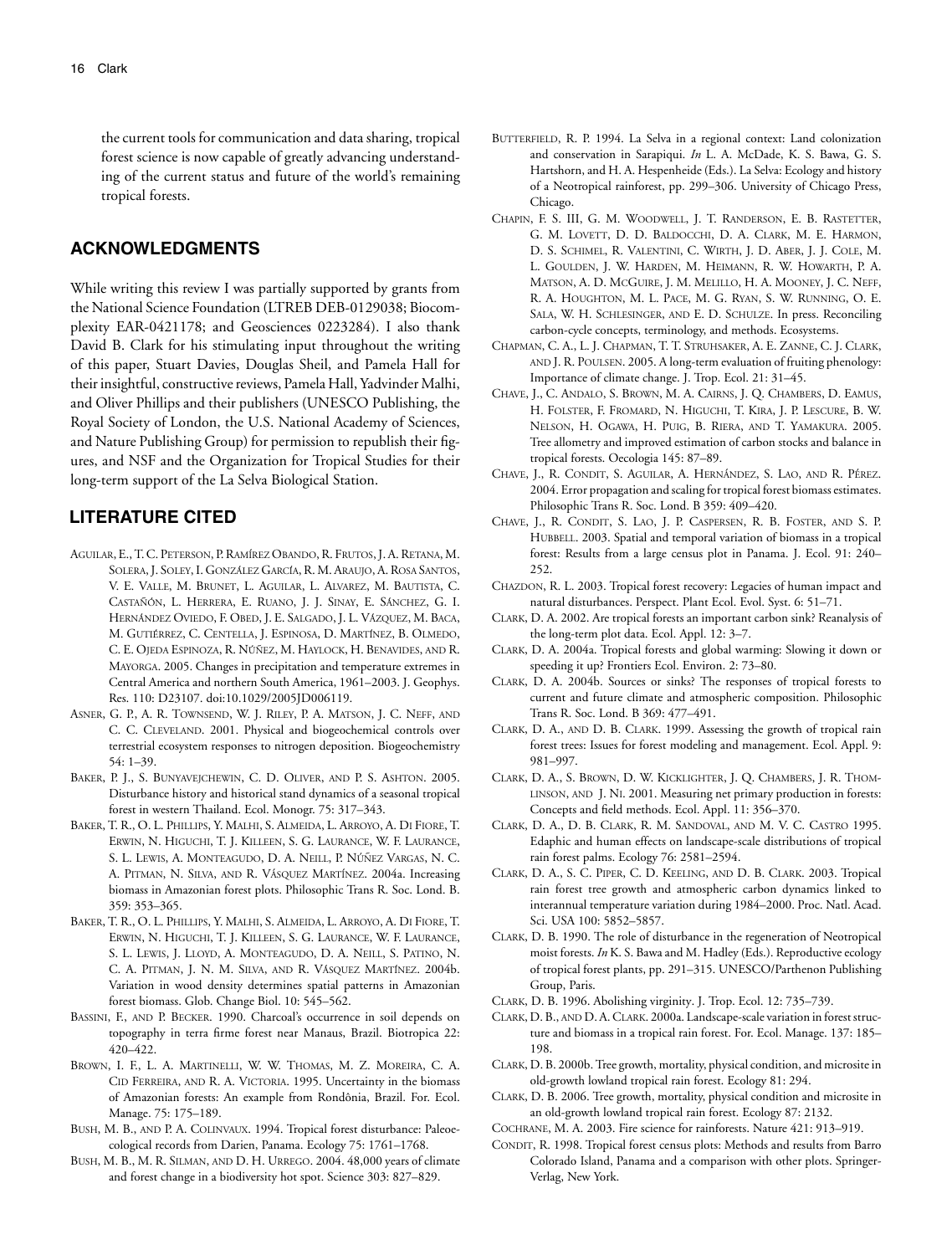- CONDIT, R., S. P. HUBBELL, AND R. B. FOSTER. 1995. Mortality rates of 205 Neotropical tree and shrub species and the impact of a severe drought. Ecol. Monogr. 65: 419–439.
- CONDIT, R. 1996. Changes in tree species abundance in a Neotropical forest: Impact of climate change. J. Trop. Ecol. 12: 231–256.
- COWLING, S. A., R. A. BETTS, P. M. COX, V. J. ETTWEIN, C. D. JONES, M. A. MASLIN, AND S. A. SPALL. 2004. Contrasting simulated past and future responses of the Amazon rainforest to atmospheric change. Philosophic Trans R. Soc. Lond. B 359: 539–547.
- CRAMER, W., A. BONDEAU, F. I. WOODWARD, I. C. PRENTICE, R. A. BETTS, V. BROVKIN, P. M. COX, V. FISHER, J. A. FOLEY, A. D. FRIEND, C. KUCHARIK, M. R. LOMAS, N. RAMANKUTTY, S. SITCH, B. SMITH, A. WHITE, AND C. YOUNG-MOLLING. 2001. Global response of terrestrial ecosystem structure and function to CO<sub>2</sub> and climate change: Results from six dynamic global vegetation models. Glob. Change Biol. 7: 357– 373.
- CURRAN, L. M., S. N. TRIGG, A. K. MCDONALD, D. ASTIANI, Y. M. HARDIONO, P. SIREGAR, I. CANIAGO, AND E. KASISCHKE. 2004. Lowland forest loss in protected areas of Indonesian Borneo. Science 303: 1000– 1003.
- DAVISON, P. S., D. L. ROBERTS, R. T. ARNOLD, AND R. N. COLVILE. 2004. Estimating the direct radiative forcing due to haze from the 1997 forest fires in Indonesia. J. Geophys. Res. 109: D10207. doi:10.1029/2003JD004264.
- DIXON, R. K., S. BROWN, R. A. HOUGHTON, A. M. SOLOMON, M. C. TREXLER, AND J. WISNIEWKI. 1994. Carbon pools and flux of global forest ecosystems. Science 263: 185–190.
- ENGELBRECHT, B. M. J., T. A. KURSAR, AND M. T. TYREE. 2005. Drought effects on seedling survival in a tropical moist forest. Trees 19: 312–321.
- FEARNSIDE, P. M. 2000. Global warming and tropical land-use change: Greenhouse gas emissions from biomass burning, decomposition and soils in forest conversion, shifting cultivation and secondary vegetation. Clim. Change 46: 115–158.
- FEARNSIDE, P. M. 2003. Climate change impacts in tropical forest: Unfinished controversies over detection and attribution. IPCC WG-II report of expert meeting on detection and attribution of climate change, New York.
- FICHTLER, E., D. A. CLARK, AND M. WORBES. 2003. Age and long-term growth of trees in an old-growth tropical rain forest, based on analyses of tree rings and 14C. Biotropica 35: 306–317.
- FIELD, C. B., M. J. BEHRENFELD, J. T. RANDERSON, AND P. FALKOWSKI. 1998. Primary production of the biosphere: Integrating terrestrial and oceanic components. Science 281: 237–240.
- FLENLEY, J. R. 1998. Tropical forests under the climates of the last 30,000 years. Clim. Change 39: 177–197.
- FOSTER, D. R., AND J. D. ABER. 2004. Forests in time: The environmental consequences of 1,000 years of change in New England. Yale University Press, New Haven.
- FOSTER, R., AND N. V. L. BROKAW. 1990. Estructura e historia de la vegetacion´ de la isla de Barro Colorado. *In* E. G. Leigh, Jr., A. S. Rand, and D. M. Windsor (Eds.). Ecología de un bosque tropical: Ciclos estacionales y cambios a largo plazo, pp. 113–127. Smithsonian Tropical Research Institute, Balboa, Panama.
- FUNG, I. Y., S. C. DONEY, K. LINDSAY, AND J. JOHN. 2005. Evolution of carbon sinks in a changing climate. Proc. Natl. Acad. Sci. USA 102: 11201– 11206.
- GERON, C., A. GUENTHER, J. GREENBERG, H. W. LOESCHER, D. CLARK, AND B. BAKER. 2002. Biogenic volatile organic compound emissions from a lowland tropical wet forest in Costa Rica. Atmosph. Environ. 36: 3793–3802.
- GERWING, J. J. 2004. Life history diversity among six species of canopy lianas in an old-growth forest of the eastern Brazilian Amazon. For. Ecol. Manage. 190: 57–72.
- GERWING, J. J., S. A. SCHNITZER, R. J. BURNHAM, F. BONGERS, J. CHAVE, S. J. DEWALT, C. E. N. EWANGO, R. FOSTER, D. KENFACK, M. MARTÍNEZ-

RAMOS, M. PARREN, N. PARTHASARATHY, D. R. PÉREZ-SALICRUP, F. E. PUTZ, AND D. W. THOMAS. 2006. A standard protocol for liana censuses. Biotropica 38: 256–261.

- GORDON, B. L. 1982. A Panama forest and shore. The Boxwood Press, Pacific Grove, California.
- GOULDEN, M. L., S. D. MILLER, H. R. DA ROCHA, M. C. MENTON, H. C. DE FREITAS, A. MICHELA E SILVA FIGUEIRA, AND C. A. DIAS DE SOUSA. 2004. Diel and seasonal patterns of tropical forest  $CO<sub>2</sub>$  exchange. Ecol. Appl. 14: S42–S54.
- GRACE, J., AND Y. MALHI. 2002. Carbon dioxide goes with the flow. Nature 416: 594–595.
- GUIX, J. C. 2005. Evidence of old anthropic effects in forests at the confluence of the Caures and Negro Rivers—NW Amazonia: The role of Indians ´ and caboclos. Grupo de Estudos Ecológicos Série Documentos 8: 1-27.
- HALL, P., P. S. ASHTON, R. CONDIT, N. MANOKARAN, AND S. P. HUBBELL 1998. Signal and noise in sampling tropical forest structure and dynamics. *In* F. Dallmeier and J. Comiskey (Eds.). Forest biodiversity, research, monitoring and modelling: Conceptual background and Old World case studies, pp. 63–77. UNESCO/ Parthenon Publishing Group, Paris.
- HORN, S. P., AND L. M. KENNEDY. 2001. Pollen evidence of maize cultivation 2700 B.P. at La Selva Biological Station, Costa Rica. Biotropica 33: 191–196.
- HORN, S. P., AND R. L. SANFORD, Jr. 1992. Holocene fires in Costa Rica. Biotropica 24: 354–361.
- HOUGHTON, R. A. 2005. Aboveground forest biomass and the global carbon balance. Glob. Change Biol. 11: 945–958.
- HUBBELL, S. P. 2004. Two decades of research on the BCI forest dynamics plot: Where we have been and where we are going. *In* E. C. Losos and E. G. Leigh, Jr. (Eds.). Tropical forest diversity and dynamism: Findings from a large-scale plot network, pp. 8–30. University of Chicago Press, Chicago.
- HUBBELL, S. P., AND R. B. FOSTER. 1990. Structure, dynamics, and equilibrium status of old-growth forest on Barro Colorado Island. *In* A. H. Gentry (Ed.). Four Neotropical rainforests, pp. 522–541. Yale University Press, New Haven, Connecticut.
- HUTYRA, L. R., J. W. MUNGER, C. A. NOBRE, S. R. SALESKA, S. A. VIEIRA, AND S. C. WOFSY. 2005. Climatic variability and vegetation vulnerability in Amazônia. Geophys. Res. Lett. 32: L24712. doi:10.1029/2005GL024981.
- ICKES, K., C. J. PACIOREK, AND S. C. THOMAS. 2005. Impacts of nest construction by native pigs (*Sus scrofa*) on lowland Malaysian rain forest saplings. Ecology 86: 1540–1547.
- JONES, C. D., P. M. COX, R. L. H. ESSERY, D. L. ROBERTS, AND M. J. WOODAGE. 2003. Strong carbon cycle feedbacks in a climate model with interactive  $CO<sub>2</sub>$  and sulphate aerosols. Geophys. Res. Lett. 30: 1479. doi:10.1029/2003GL016867.
- JUSTICE, C., D. WILKIE, Q. ZHANG, J. BRUNNER, AND C. DONOGHUE. 2001. Central African forests, carbon and climate change. Clim. Res. 17: 229– 246.
- KELLER, M., AND M. LERDAU. 1999. Isoprene emission from tropical forest canopy leaves. Glob. Biogeochem. Cycles 13: 19–29.
- KELLER, M., M. PALACE, AND G. HURTT. 2001. Biomass estimation in the Tapajos National Forest, Brazil: Estimation of sampling and allometric uncertainties. For. Ecol. Manage. 154: 371–382.
- KENNEDY, L. M., AND S. P. HORN. 1997. Prehistoric maize cultivation at the La Selva Biological Station, Costa Rica. Biotropica 29: 368–370.
- KOBAYASHI, H., T. MATSUNAGA, AND A. HOYANO. 2005. Net primary production in Southeast Asia following a large reduction in photosynthetically active radiation owing to smoke. Geophys. Res. Lett. 32: L02403. doi:10.1029/2004GL021704.
- KÖRNER. 1995. Towards a better experimental basis for upscaling plant responses to elevated CO<sub>2</sub> and climate warming. Plant Cell Environ. 18: 1101-1110.
- KÖRNER. 2003. Carbon limitation in trees. J. Ecol. 91: 4-17.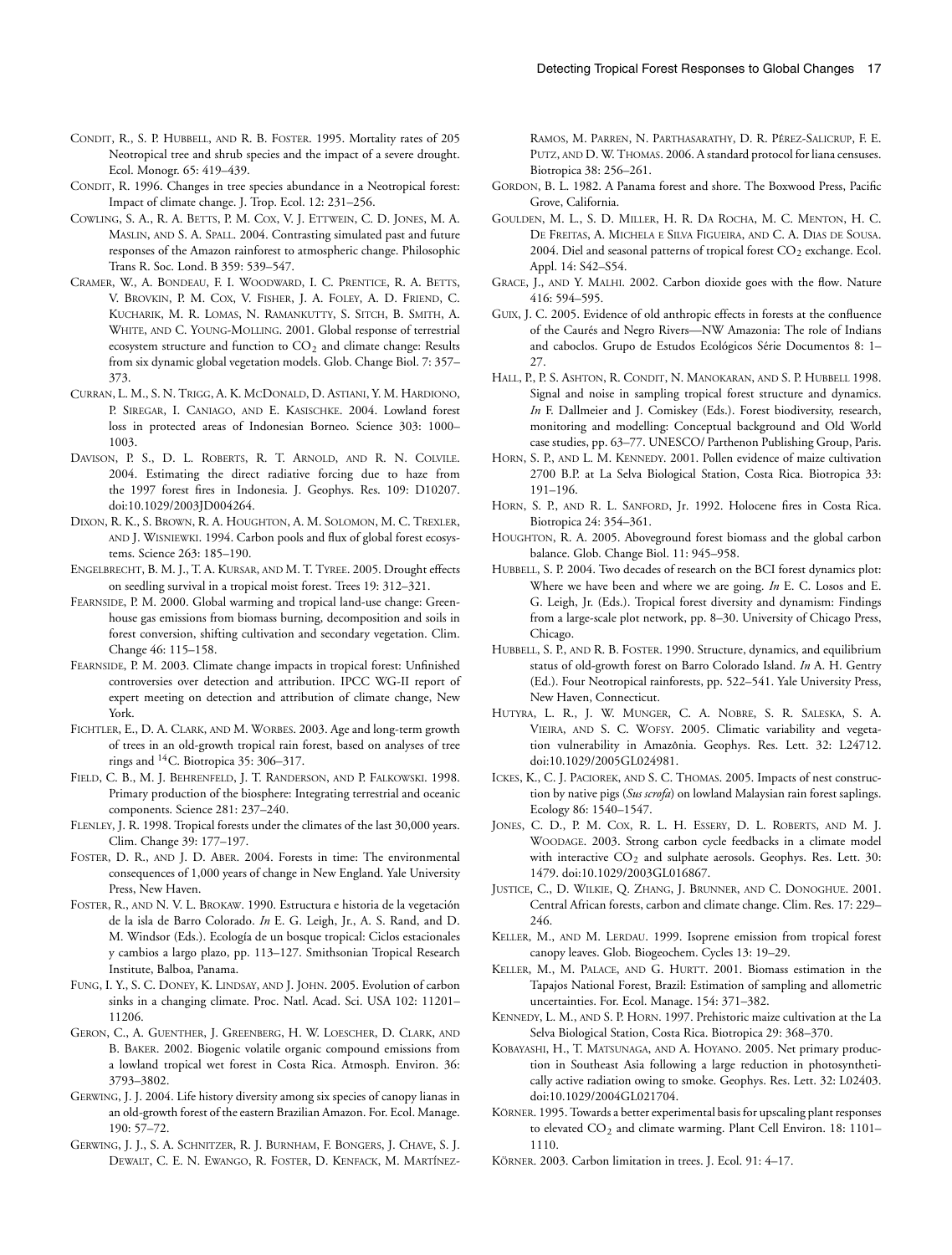- KÖRNER. 2004. Through enhanced tree dynamics carbon dioxide enrichment may cause tropical forests to lose carbon. Philosophic Trans R. Soc. Lond. B 359: 493–498.
- LACHNIET, M. S., S. J. BURNS, D. R. PIPERNO, Y. ASMEROM, V. J. POLYAK, C. M. MOY, AND K. CHRISTENSON. 2004. A 1500-year El Niño/Southern oscillation and rainfall history for the Isthmus of Panama from speleothem calcite. J. Geophys. Res. 109: D20117. doi:10.1029/2004JD004694.
- LAURANCE, W. F., P. M. FEARNSIDE, S. G. LAURANCE, P. DELAMONICA, T. E. LOVEJOY, J. M. RANKIN-DE-MERONA, J. Q. CHAMBERS, AND C. GASCON. 1999. Relationship between soils and Amazon forest biomass: A landscape-scale study. For. Ecol. Manage. 118: 127– 138.
- LAURANCE, W. F., A. A. OLIVEIRA, S. G. LAURANCE, R. CONDIT, H. E. M. NASCIMENTO, A. C. SÁNCHEZ-THORIN, T. E. LOVEJOY, A. ANDRADE, S. D'ANGELO, J. E. RIBEIRO, AND C. W. DICK. 2004. Pervasive alteration of tree communities in undisturbed Amazonian forests. Nature 428: 171–175.
- LEIGH, E. G., Jr., S. LOO DE LAO, R. CONDIT, S. P. HUBBELL, R. B. FOSTER, AND R. PÉREZ. 2004. Barro Colorado Island forest dynamics plot, Panama. *In* E. C. Losos and E. G. Leigh, Jr. (Eds.). Tropical forest diversity and dynamism: Findings from a large-scale plot network, pp. 451–463. University of Chicago Press, Chicago.
- LEIGHTON, M., AND N. WIRAWAN. 1986. Catastrophic drought and fire in Borneo tropical rain forest associated with the 1982-1983 El Niño Southern Oscillation event. *In* G. T. Prance (Ed.). Tropical rain forests and the world atmosphere, pp. 75–102. Westview Press, Inc., Boulder, Colorado.
- LELIEVELD, J., J. VAN AARDENNE, H. FISCHER, M. DE REUS, J. WILLIAMS, AND P. WINKLER. 2004. Increasing ozone over the Atlantic Ocean. Science 304: 1483–1487.
- LEVEY, D. J., AND F. G. STILES. 1994. Birds: Ecology, behavior, and taxonomic affinities. *In* L. A. McDade, K. S. Bawa, G. S. Hartshorn, and H. A. Hespenheide (Eds.). La Selva: Ecology and history of a Neotropical rainforest, pp. 217–228. University of Chicago Press, Chicago.
- LEWIS, S. L., Y. MALHI, AND O. L. PHILLIPS. 2004a. Fingerprinting the impacts of global change on tropical forests. Philosophic Trans R. Soc. Lond. B 359: 437–462.
- LEWIS, S. L., O. L. PHILLIPS, AND T. R. BAKER. 2006. Impacts of global atmospheric change on tropical forests. Trends Ecol. Evol. 21: 173–174.
- LEWIS, S. L., O. L. PHILLIPS, D. SHEIL, B. VINCETI, T. R. BAKER, S. BROWN, A. W. GRAHAM, N. HIGUCHI, D. W. HILBERT, W. F. LAURANCE, J. LEJOLY, Y. MALHI, A. MONTEAGUDO, P. V. NÚÑEZ, B. SONKÉ, N. M.N. SUPARDI, J. W. TERBORGH, AND R. VASQUEZ MARTÍNEZ. 2004b. Tropical forest tree mortality, recruitment and turnover rates: Calculation, interpretation and comparison when census intervals vary. J. Ecol. 92: 929–944.
- LOESCHER, H. W., S. F. OBERBAUER, H. L. GHOLZ, AND D. B. CLARK. 2003. Environmental controls on net ecosystem-level carbon exchange and productivity in a Central American tropical wet forest. Glob. Change Biol. 9: 396–412.
- LOSOS, E. C., and E. G. LEIGH, Jr. (Eds.). 2004. Tropical forest diversity and dynamism. The University of Chicago Press, Chicago.
- MALHI, Y., AND J. WRIGHT. 2004. Spatial patterns and recent trends in the climate of tropical forest regions. Philosophic Trans R. Soc. Lond. B 359: 311–329.
- MALHI, Y., T. R. BAKER, O. L. PHILLIPS, S. ALMEIDA, E. ALVAREZ, L. ARROYO, J. CHAVE, C. I. CZIMCZIK, A. DI FIORE, N. HIGUCHI, T. J. KILLEEN, S. G. LAURANCE, W. F. LAURANCE, S. L. LEWIS, L. M. MERCADO MON-TOYA, A. MONTEAGUDO, D. A. NEILL, P. NÚÑEZ VARGAS, S. PATIÑO, N. C. A. PITMAN, C. A. QUESADA, R. SALOMÃO, J. N. M. SILVA, A. TORRES LEZAMA, R. VÁSQUEZ MARTÍNEZ, J. TERBORGH, B. VINCETI, AND J. LLOYD. 2004. The above-ground coarse wood productivity of 104 Neotropical forest plots. Glob. Change Biol. 10: 563–591.
- MAYLE, F. E., R. BURBRIDGE, AND T. J. KILLEEN. 2000. Millenial-scale dynamics of southern Amazonian rain forests. Science 290: 2291–2294.
- MAYLE, F. E., D. J. BEERLING, W. D. GOSLING, AND M. B. BUSH. 2004. Responses of Amazonian ecosystems to climatic and atmospheric carbon dioxide

changes since the last glacial maximum. Philosophic Trans R. Soc. Lond. B 359: 499–514.

- MEGGERS, B. J. 1994. Archeological evidence for the impact of mega-Niño events on Amazonia during the past two millennia. Clim. Change 28: 321–338.
- MELILLO, J. M., A. D. MCGUIRE, D. W. KICKLIGHTER, B. MOORE III, C. J. VOROSMARTY, AND A. L. SCHLOSS. 1993. Global climate change and terrestrial net primary production. Nature 363: 234–240.
- MILLER, S. D., M. L. GOULDEN, M. C. MENTON, H. R. DA ROCHA, H. C. FRE-ITAS, A. MICHELA E SILVA FIGUEIRA, AND C. A. DIAS DE SOUSA. 2004. Biometric and micrometeorological measurements of tropical forest carbon balance. Ecol. Appl. 14: S114–S126.
- MORI, S. A., AND P. BECKER. 1991. Flooding affects survival of Lecythidaceae in terra firme forest near Manaus, Brazil. Biotropica 23: 87–90.
- NELSON, B. W. 2005. Pervasive alteration of tree communities in undisturbed Amazonian forests. Biotropica 37: 158–159.
- NEPSTAD, D., P. LEFEBVRE, U. LOPES DA SILVA, J. T. ELLA, P. SCHLESINGER, L. SOLÓRZANO, P. MOUTINHO, D. RAY, AND J. GUERREIRA BENITO. 2004. Amazon drought and its implications for forest flammability and tree growth: A basin-wide analysis. Glob. Change Biol. 10: 704– 717.
- NEWBERY, D. M., N. C. SONGWE, AND G. B. CHUYONG. 1998. Phenology and dynamics of an African rainforest at Korup, Cameroon. *In* D. M. Newbery, H. H. T. Prins, and N. Brown (Eds.). Dynamics of tropical communities, pp. 267–308. Blackwell Science, Ltd., Oxford.
- OKIN, G. S., N. MAHOWALD, O. A. CHADWICK, AND P. ARTAXO. 2004. Impact of desert dust on the biogeochemistry of phosphorus in terrestrial ecosystems. Glob. Biogeochem. Cycles 18: GB2005. doi:10.1029/2003GB002145.
- OMETTO, J. P. H. B., A. D. NOBRE, H. R. ROCHA, P. ARTAXO, AND L. A. MARTINELLI. 2005. Amazonia and the modern carbon cycle: Lessons learned. Oecologia 143: 483–500.
- PALLÉ, E., P. R. GOODE, P. MONTÁÑES-RODRÍGUEZ, AND S. E. KOONIN. 2006. Can earth's albedo and surface temperatures increase together? EOS 87: 37–43.
- PETIT, J. R., J. JOUZEL, D. RAYNAUD, N. I. BARKOV, J. M. BARNOLA, I. BASILE, M. BENDERS, J. CHAPPELLAZ, M. DAVIS, G. DELAYGUE, M. DELMOTTE, V. M. KOTLYAKOV, M. LEGRAND, V. Y. LIPENKOV, C. LORIUS, L. PEPIN, C. RITZ, E. SALTZMAN, AND M. STIEVENARD. 1999. Climate and atmospheric history of the past 420,000 years from the Vostok ice core, Antarctica. Nature 399: 429–436.
- PHILLIPS, O., T. BAKER, L. ARROYO, N. HIGUCHI, T. KILLEEN, W. F. LAURANCE, S. L. LEWIS, J. LLOYD, Y. MALHI, A. MONTEAGUDO, D. NEILL, P. NÚÑEZ VARGAS, N. SILVA, J. TERBORGH, R. VÁSQUEZ MARTÍNEZ, M. ALEXIADES, S. ALMEIDA, S. BROWN, J. CHAVE, J. A. COMISKEY, C. I. CZIMCZIK, A. DI FIORE, T. ERWIN, C. KUEBLER, S. G. LAURANCE, H. E. M. NASCIMENTO, J. OLIVIER, W. PALACIOS, S. PATIÑO, N. PITMAN, C. A. QUESADA, M. SALDIAS, A. TORRES LEZAMA, AND B. VINCETI. 2004. Pattern and process in Amazonian tree turnover, 1976–2001. Philosophic Trans R. Soc. Lond. B 359: 381–407.
- PHILLIPS, O. L., AND A. H. GENTRY. 1994. Increasing turnover through time in tropical forests. Science 263: 954–958.
- PHILLIPS, O. L., P. HALL, A. H. GENTRY, S. A. SAWYER, AND R. VÁSQUEZ. 1994. Dynamics and species richness of tropical rain forests. Proc. Nat. Acad. Sci. 91: 2805–2809.
- PHILLIPS, O. L., Y. MALHI, N. HIGUCHI, W. F. LAURANCE, P. V. NÚÑEZ, R. M. VASQUEZ, S. G. LAURANCE, L. V. FERREIRA, M. STERN, S. BROWN, AND J. GRACE. 1998. Changes in the carbon balance of tropical forests: Evidence from long-term plots. Science 282: 439–442.
- PHILLIPS, O. L., Y. MALHI, B. VINCETI, T. BAKER, S. L. LEWIS, N. HIGUCHI, W. F. LAURANCE, P. NÚÑEZ VARGAS, R. VÁSQUEZ MARTÍNEZ, S. LAURANCE, L. V. FERREIRA, M. STERN, S. BROWN, AND J. GRACE. 2002b. Changes in growth of tropical forests: Evaluating potential biases. Ecol. Appl. 12: 576–587.
- PHILLIPS, A. L., R. VÁSQUEZ MARTÍNEZ, L. ARROYO, T. R. BAKER, T. KILLEEN, S. L. LEWIS, Y. MALHI, A. MONTEAGUDO MENDOZA, D. NEILL,